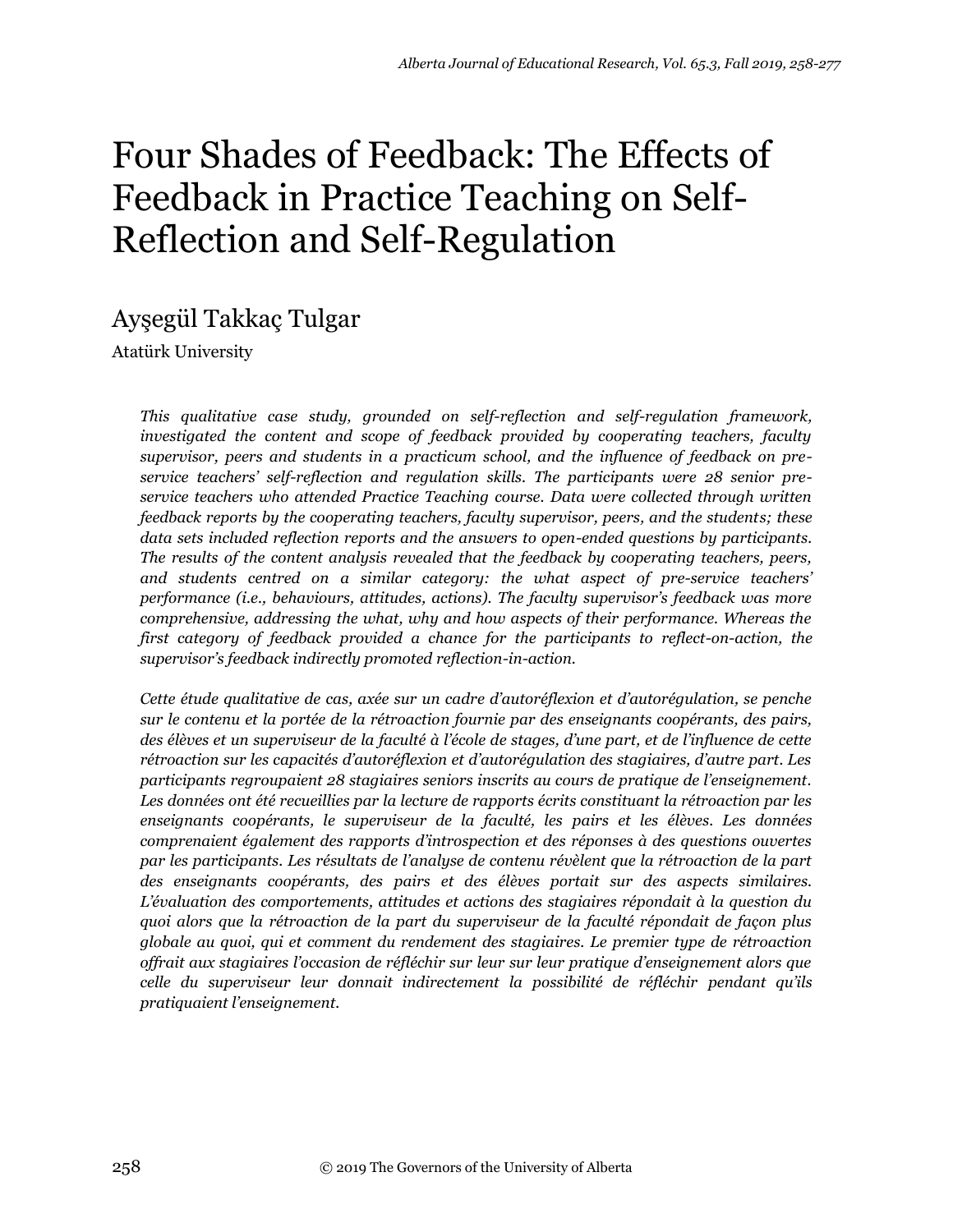As the fundamental period in which pre-service teachers can experience and participate in the teaching and learning atmosphere vividly, practice teaching offers indispensable and invaluable experiences for pre-service teachers. Through field experience, pre-service teachers can be exposed to the exercises of veteran teachers (Akcan, 2010) and have the chance to turn the theoretical knowledge they obtained in their undergraduate education into practical applications (Eröz-Tuğa, 2013). In this sense, practicum provides a precious opportunity to get socialized in the profession (Chien, 2014).

Before shouldering the total responsibility as a teacher, it is vital for pre-service teachers to get the essence of, and rationale behind the professional practices. In this process, feedback coming from members of the practice community becomes a crucial tool serving for the transmission of the experiences of veteran professionals to novices and for the provision of a different outlook for novices to evaluate their performances (Martinez, Taut & Schaaf, 2016). During teaching practicum, pre-service teachers can receive feedback from different stakeholders including their faculty supervisor (Akcan, 2010), cooperating teachers (Akcan & Tatar, 2010; Ong'ondo & Borg, 2011), peers (Yiend, Weller, & Kinchin, 2014) and the students in the practice school (Youssef, 2017). Feedback from these stakeholders presents different outlooks to pre-service teachers, facilitating self-assessment and regulation (Nicol & Macfarlane-Dick, 2006). Receiving feedback from their faculty supervisor affords pre-service teachers a deeper insight into their performances from a more academic stance, whereas feedback received from the cooperating teacher gives them a more practical perspective of their performance. Feedback from peers is also contributory in nature as they go through a similar process and make effort to reach similar goals. The evaluations of the students in the practice school are also essential as they are the real agents exposed to the teaching system of the preservice teacher. Therefore, feedback including the evaluations of these four different stakeholders naturally provide pre-service teachers with four different perspectives to evaluate their performances and practices. In addition, the content of feedback coming from these members can help pre-service teachers self-reflect on their performances (Kindall, Crowe & Elsaas, 2017) and self-regulate their future plans (Ion, Cano-Garcia & Fernandez-Ferrer, 2017). In other words, upon receiving feedback from different members of the teaching practice process, pre-service teachers can more objectively evaluate their performances by reflecting on their practices and, thus, regulate up-coming practices accordingly.

The concept of feedback has been a topic of continuous investigation with different foci. However, the content of feedback and the effects of feedback received from different stakeholders during practicum on pre-service teachers' self-reflection and self-regulation development is an area that needs further examination. Therefore, taking the central role of feedback in practice teaching into account, this study aims to examine the content and the effects of feedback provided by the members in practicum on pre-service teachers' development of self-reflection and self-regulation. Such a design is expected to contribute to a sounder understanding of what is involved in the feedback and how it influences the pre-service teachers to gain autonomy in their professional careers by improving self-reflection and self-regulation.

#### **Literature Review**

Practice teaching can be regarded as the arena where pre-service teachers test their personal, social and professional skills as prospective practitioners. For this fundamental reason, it is essential that they should not be left alone in this process in a sink or swim mentality as the lack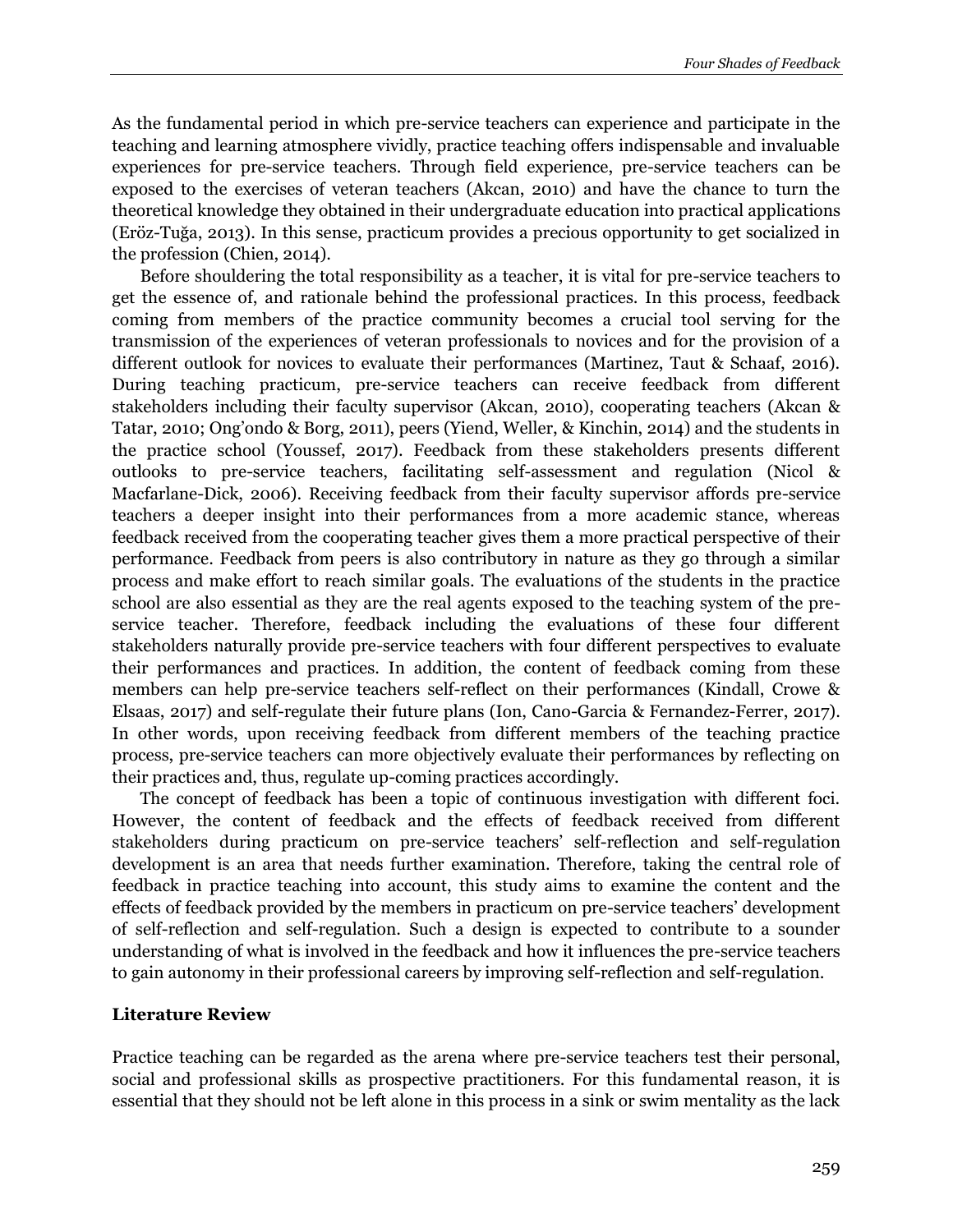of necessary guidance would result in an atmosphere of chaos (Tillema, Smith & Leshem, 2011). Through feedback pre-service teachers avoid the experience of feeling lost (Pekkanlı, 2011). Regarding the significance of feedback in identifying strengths and weaknesses, Glenn (2006) maintains that "unless student teachers know where their areas for improvement lie, they are likely to flounder with no direction" (p. 91). Buhargiar (2013) adds that feedback presents preservice teachers a constructive guide for improvement. Defined by Ramaprasad (1983, p. 4) as "the information about the gap between the actual level and the reference level of a system parameter which is used to alter the gap in some way", feedback is considered among the main components of teaching practice and a fundamental right of pre-service teachers to receive (Brodie, Cowling & Nissen, 2009; Copland, 2010; Reiman & Johnson, 2003).

Holding such significance in the practicum process, the concept of feedback has been an issue of examination in teacher education literature. White (2007) investigated 39 pre-service teachers' practicum experiences in terms of their conceptions and expectations of feedback and their views regarding its contribution to their professional practice. The results of the questionnaire revealed that verbal feedback was more effective and the content of feedback was satisfactory in guiding their future practice. Tang and Chow (2007) examined the provision of feedback in post-observation conferences from the learning-oriented assessment perspective. The post-observation conferences and interviews with 21 pairs of supervisors and in-service teachers showed that assessing the field experience through the learning-oriented perspective enabled the in-service teachers to construct professional knowledge and promote self-regulated learning. Based on an exploratory study, Grainger (2015) reported that the feedback preferences of pre-service teachers differed on a scale ranging from more traditional forms of feedback to that promoting more autonomy through self-reflection.

Centering on the content of feedback offered by cooperating teachers, Kahan, Sinclair, Saucier and Nguyen Caiozzi (2003) adopted a think-aloud technique to record feedback by six cooperating teachers. The results showed that classroom management and instruction formed the main feedback content. Rich and Hannafin (2008) examined the self-evaluations of preservice teachers regarding their practicum performances. The video analysis practice showed that the evidence-based evaluation promoted self-guided inquiry and improved student performance. Akcan (2010) focused on the feedback from 27 pre-service teachers and their faculty supervisors. The video-evaluation sessions promoted reflection and critical evaluation. Considering the approaches and content in providing feedback during practicum, Akcan and Tatar (2010) worked in collaboration with 52 pre-service English teachers, 4 faculty supervisors and 30 cooperating teachers. The field notes, post-lesson conferences and the written evaluations indicated that in contrast to feedback from cooperating teachers which focused more on the evaluation of specific cases, faculty supervisors encouraged performance evaluation in a more critical manner.

Ong'ondo and Borg (2011) analyzed the supervision process from the perspectives of six student-teachers, six faculty supervisors and five cooperating teachers. The semi-structured interviews and document analysis showed that the disorganized supervision resulted in more evaluative and directive feedback. In a case study, Eröz-Tuğa (2013) examined the effects of regular feedback on 11 pre-service English teachers' self-reflection. The results obtained through video recordings pointed at an increase in the self-awareness and self-perceptions of the participants as they became aware of their strengths and weaknesses. Evaluating the effectiveness of feedback in internship, Rodriguez, McKinney, Powell, Walker and Garland (2018) adopted a phenomenological approach to examine the perceptions and experiences of 6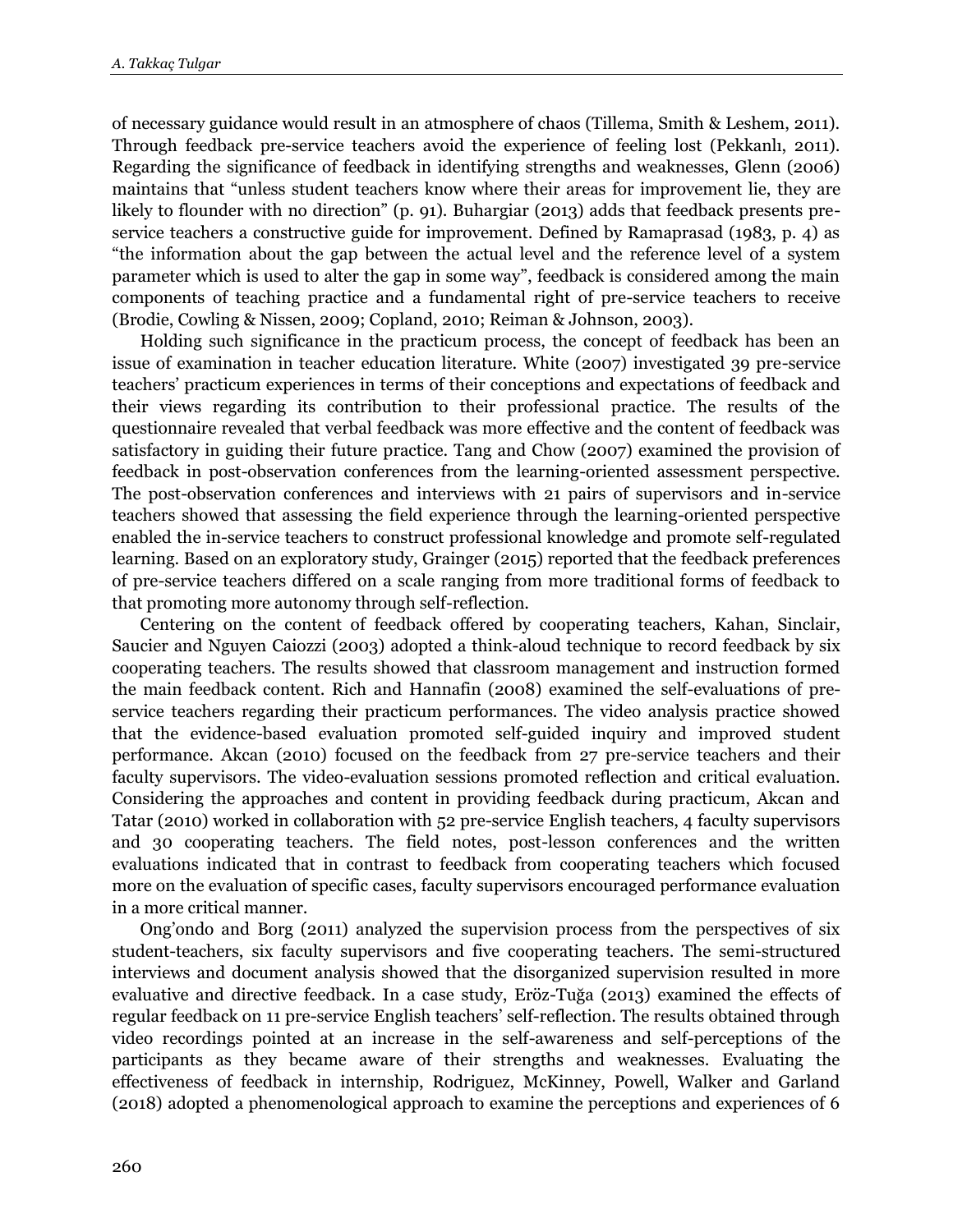pre-service teachers. The results of the interviews and focus group data revealed that feedback from different stakeholders stimulated effective self-assessment. Weber, Gold, Prilop and Kleinknecht (2018) studied the changes in the professional vision of pre-service teachers regarding classroom management before and after the teaching practicum through online and video-based self-reflection and feedback sessions. The results indicated that the group receiving a combination of peer and expert feedback better self-assessed their performances compared to the other group receiving only peer feedback.

Literature on feedback also presents some studies focusing on the effects of feedback on selfreflection and self-regulation. Most of them examine the integration of feedback in higher education but do not specifically focus on the process of teaching practicum. For example, McGraw and Davis (2017) examined the effects of feedback provided by cooperating teachers on pre-service teachers' self-reflection during practicum. They reported that inquiry-oriented feedback promoted self-assessment and self-reflection. Pereira, Flores, Simao and Barros (2016) examined 605 undergraduate students' perceptions of effective and relevant feedback. The results of the open and close-ended questions showed that learner-centered feedback promoted self-regulation. Tay (2015), through interviews with 13 students, reported that the participants favored the presentation of feedback accompanied with examples instead of mere presentation of feedback rubrics. The participants explained that these examples encouraged self-generated feedback for later evaluation and self-regulation.

Taking self-assessment and feedback from different stakeholders into account, Panadero, Jonsson and Botella (2017) conducted a meta-analysis of 19 studies and reported that feedback promoted self-assessment and self-regulation. Fraile, Panadero and Pardo (2017) investigated the effects of forming rubrics collaboratively with undergraduate students on their selfregulation. The researchers noted that the feedback available during the process of co-creating rubrics encouraged the participants to self-assess their performances and self-regulate their learning process. Ion et al. (2017) examined whether self-regulation is enhanced by written feedback. The analyses of the instructor feedback and of the questionnaires administered to the learners and instructors revealed that feedback enabled the students to better self-regulate their learning process as they could better evaluate their progress.

The perusal of the literature leads to several important conclusions for consideration. First, literature shows that feedback is an essential component in teaching practice because it serves as a guide for pre-service teachers on their way to becoming professionals. The second conclusion is that existing research on feedback lays comparatively less emphasis on its effects on the development of self-reflection and self-regulation. The focus of the existing studies is mostly on the content and scope of feedback as well as the pre-service teachers' perceptions of feedback. The third conclusion is that even though there are some studies examining the impact of feedback on self-reflection and self-regulation in higher education, most of these studies were carried out with undergraduates who had not yet taken part in the practicum process. In the light of these evaluations, it can be concluded that further research is needed to reveal the possible effects of feedback offered by the stakeholders during practicum on pre-service teachers' development of self-reflection and self-regulation. This qualitative case study is intended to examine the content of feedback provided by faculty supervisor, cooperating teacher, peers, and students in the practice school and its effects on the development of selfreflection and self-regulation of pre-service EFL teachers. The study is expected to contribute to a deeper understanding of the significance of different types of feedback in stimulating the professional development of teacher candidates through self-reflection and self-regulation.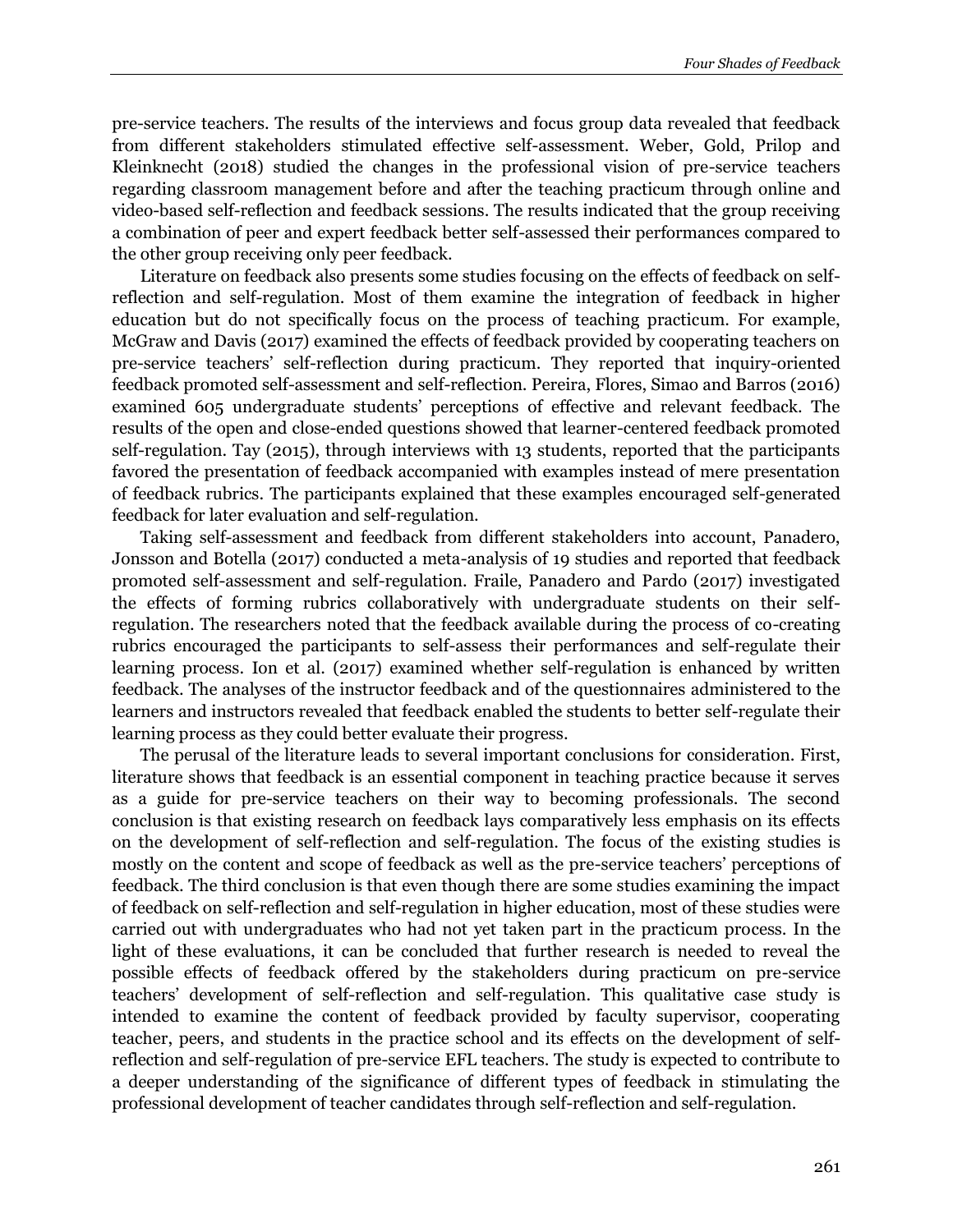# **Theoretical Framework**

This case study was grounded on self-reflection and self-regulation framework. Self-reflection is basically defined as "intellectual and affective activities that individuals engage in to explore their experience, which leads to new understanding and appreciations'' (Boud, Keogh & Walker, 1995, p. 19). Lew and Schmidt (2011) maintain that self-reflection is the process of looking back on past experiences and assessing them for future actions. Specifically focusing on the case of teaching, Richards and Lockhart (1996) regard self-reflection as a way to promote teacher autonomy, helping teachers analyze their beliefs, thoughts and the ideas influencing their actions. Introduced as one of the main goals in teacher education especially in the beginning of 1980s along with Schön's contribution (1983, 1987), self-reflection provides teachers with a chance to evaluate their performance from a critical stance and develop more effective approaches (Lee, 2007). Akcan (2010) posits that reflection increases teachers' confidence and helps them take sounder and more conscious decisions regarding their practices. In this sense, the consideration of the case of pre-service teachers attending teaching practicum reveals that self-reflection plays a major role in helping them evaluate their past experiences in directing their future experiences more effectively. During teaching practicum, pre-service teachers need to go back to their prior experiences to identify their strengths and weaknesses and regulate their future teaching.

The pioneer of the concept, Schön (1983, 1987) suggests two types of self-reflection: *reflection-in-action* and *reflection-on-action*. Reflection-in-action takes place during teaching; reflection-on-action occurs before or after teaching. The theorist asserts that both types of reflection stimulate teachers' development as they offer them a chance to think over teaching events from an analytical stance.

In the light of the contributions of reflection to professional development, it is suggested that teachers should be guided to self-reflect on their teaching practices (Lew & Schmidt, 2011). In this sense, the practicum experience can be considered an apposite period when pre-service teachers can be guided to learn how to self-reflect on their practices. This opportunity is thought to help pre-service teachers base their professional identities on sounder grounds.

The second framework behind this study was the concept of self-regulation. Zimmerman (1994, 2000) maintains that self-regulation involves the ability to develop knowledge, behaviors and actions to increase learning. Self-regulation can be explained as a self-directive process providing people with the chance to transform their mental capabilities into performance (Zimmerman, 2008). Others view self-regulation as the act of controlling and directing any process (Boekaerts & Corno, 2005) and a process of change (Forgas, Baumeister, & Tice, 2009). Having metacognitive, behavioral and motivational dimensions, self-regulation covers the capability to organize the process and progress by designating appropriate strategies.

The evaluation of teaching practicum shows that pre-service teachers can adapt themselves to the process and the teaching environment and organize their teaching practices and behaviors accordingly. Promoted by self-reflection, self-regulation can be observed in cases where preservice teachers control and direct their actions and attitudes in the light of their experiences and self-monitor their actions.

Since pre-service teachers are expected to gain initial experiences during teaching practicum, it is essential that they learn how to reflect on and regulate their teaching practices. Setting out from the self-reflection theory proposed by Schön (1987) and self-regulated learning theory proposed by Zimmerman (1994), this case study examined the content and effects of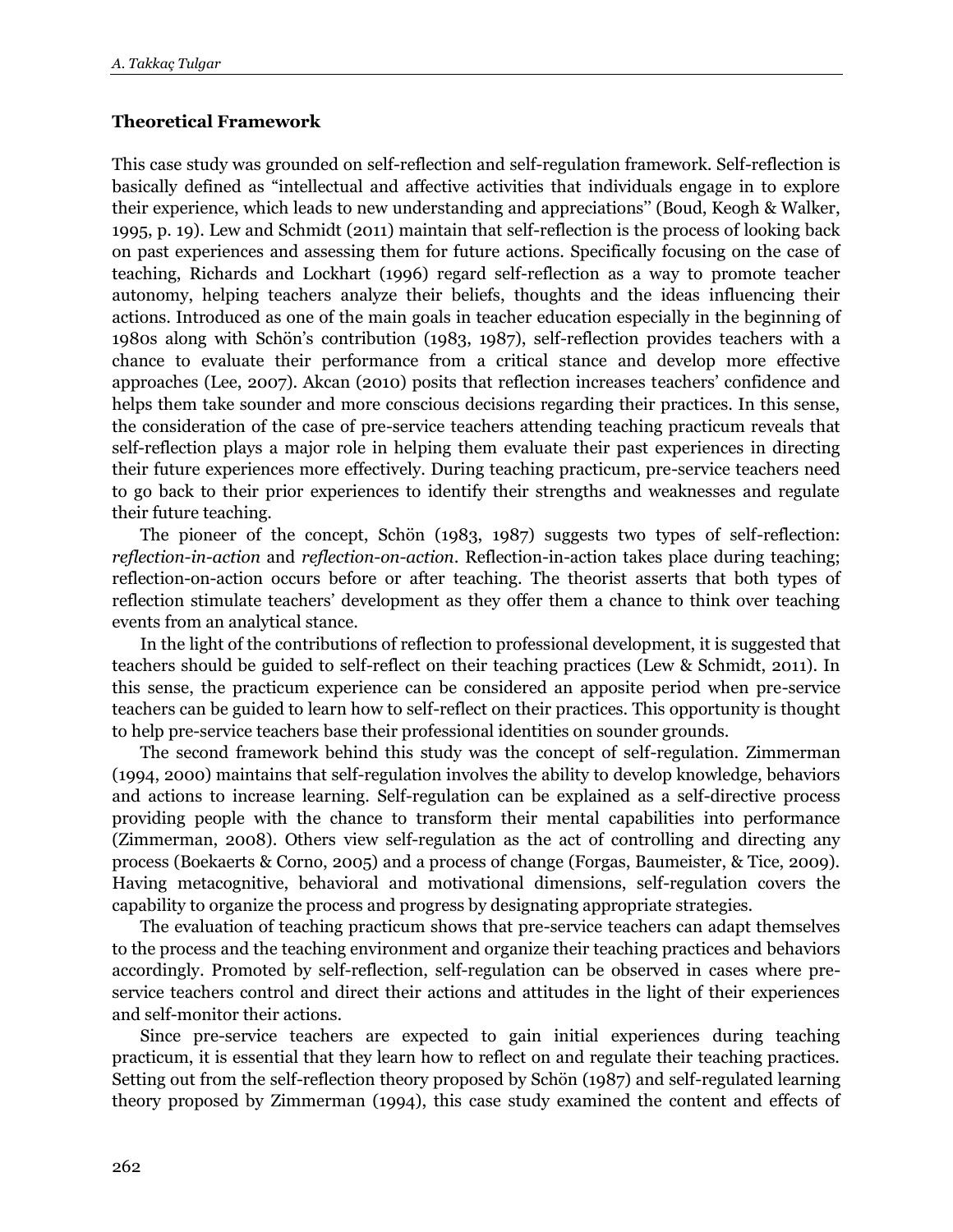feedback in promoting pre-service teachers' self-reflection and self-regulation during teaching practicum.

# **Methodology**

This study adopted qualitative case study design to gain an in-depth understanding of the experiences of the participants in the real practicum setting. Yin (2014) and Bogdan and Biklen (2007) suggest that case study design enables researchers to conduct research in a setting reflecting the authentic and real experiences of the participants.

The study examined the practicum experiences of 28 pre-service teachers receiving feedback from different stakeholders. The main purpose was to investigate the feedback content the participants received and how this content influenced their development of self-reflection and self-regulation. The questions below guided this study:

- 1. What is the content of feedback from the cooperative teachers and how does it affect the development of self-reflection and self-regulation of pre-service English teachers?
- 2. What is the content of feedback from the faculty supervisor and how does it affect the development of self-reflection and self-regulation of pre-service English teachers?
- 3. What is the content of feedback from the peers and how does it affect the development of self-reflection and self-regulation of pre-service English teachers?
- 4. What is the content of feedback from the students in the practice school and how does it affect the development of self-reflection and self-regulation of pre-service English teachers?

# **Participants and Setting**

The participants of this study were 28 English as a Foreign Language (EFL) pre-service teachers taking Teaching Practice course in the final term of their undergraduate education in 2017-2018 academic year. Ten of them (7 female, 3 male) were studying at English Language Teaching (ELT) Department and eighteen (11 female, 7 male) at English Language and Literature (ELL) Department at the same state university in Turkey. Participants from the ELT department took *Teaching Practice* as a compulsory course in the curriculum. The ELL group voluntarily took this course to get pedagogical formation certificate to become teachers. These participants were selected based on convenience sampling as the researcher was the faculty supervisor of these pre-service teachers.

The ELT students were divided into two groups of five and the ELL group into three groups of six. These five groups went to different secondary schools for their practicum for a 14-week period. All groups were assigned a cooperating teacher in the practice school. The researcher acted as the assigned faculty supervisor for three groups (two ELT groups and one ELL group) and as the assistant faculty supervisor for the other two ELL groups. (In regard to these two roles, the researcher will be referred as faculty supervisor hereafter when feedback cases are mentioned.)

# **Data Collection Tools**

The data were collected through feedback notes provided by the cooperating teachers, the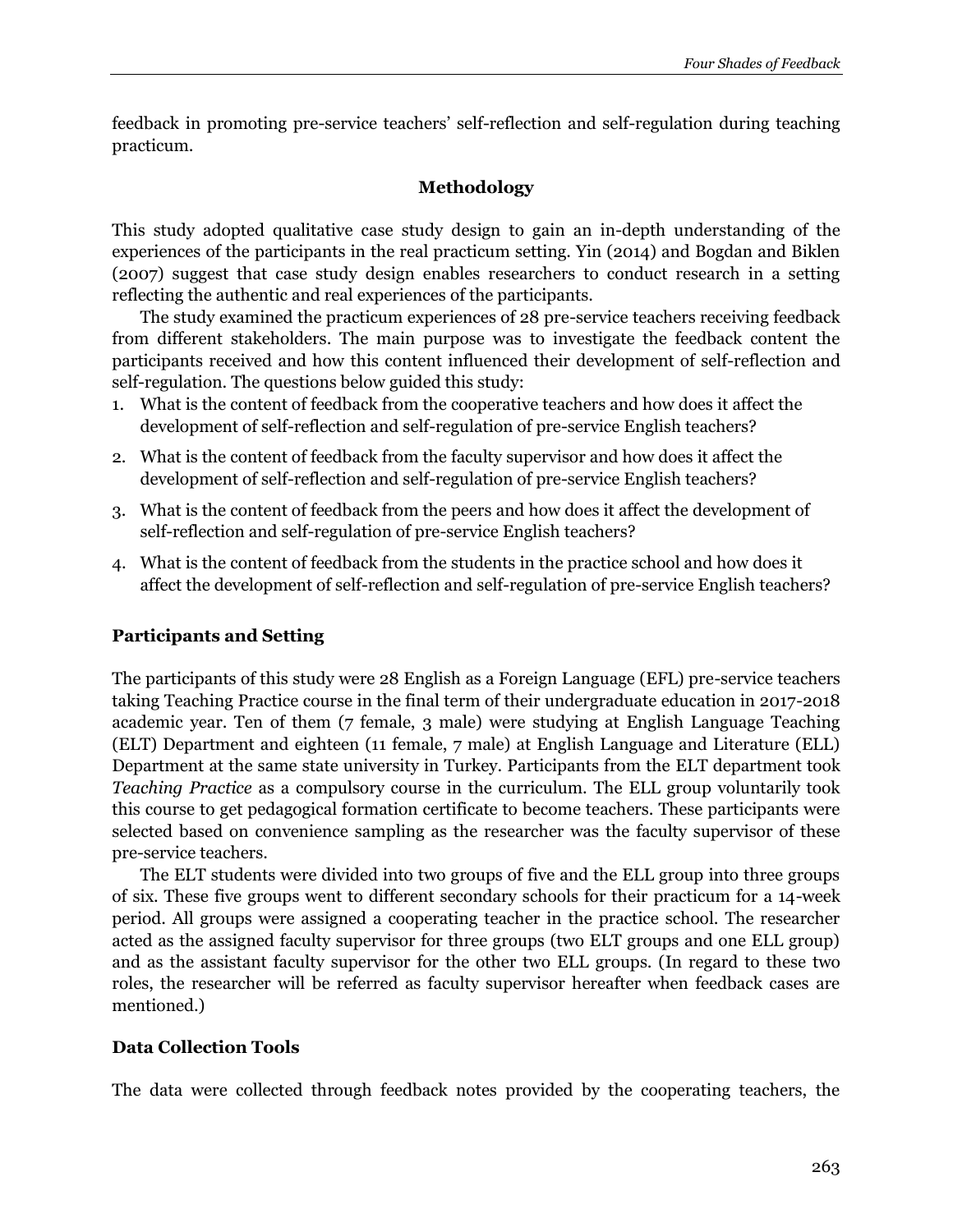faculty supervisor, the peers and from the students in the classroom as well as the reflection reports of the participants narrating their practicum experiences and answers to open-ended questions. Feedback provided by the four members formed the first source of the data. The feedback-providers were told to determine the feedback content. The cooperating teachers, faculty supervisor and peers were to provide written feedback on performance observations. Each participant was also asked to keep records of the comments offered by the students. In this way, four types of feedback were documented. The reason for collecting feedback in written form was to keep healthy records of the data for later evaluations.

The second source of data was reflection reports. Each participant was provided with a guide prepared by the researcher in the light of the literature and controlled by two field experts. The guide involved items related to the subject-matter knowledge, teaching qualities, time, stress and classroom management of the performer. The participants were asked to follow this guide for reflection on their own and the peers' practice.

The third data source was the answers to open ended questions provided by the pre-service teachers considering the effects of feedback in their practicum experiences. The questions were about the contributions of the feedback from different agents to their development of selfreflection and self-regulation:

- 1. How did you benefit from feedback provided by your cooperating teacher in evaluating, regulating and developing your teaching performance?
- 2. How did you benefit from feedback provided by your faculty supervisor in evaluating, regulating and developing your teaching performance?
- 3. How did you benefit from feedback provided by your peers in evaluating, regulating and developing your teaching performance?
- 4. How did you benefit from feedback provided by the students in the classroom in evaluating, regulating and developing your teaching performance?
- 5. What are the contributions of feedback in general to your self-reflection and self-regulation?

The reflection guide and the open-ended questions were prepared in English and the participants, cooperating teachers and the faculty supervisor kept the reports in English. However, some flexibility was also offered when the participants thought they could narrate their experiences better in their native language, Turkish. The sections in Turkish were translated into English by the researcher and a native speaker proofread the translations.

The rationale behind collecting data from three main sources was to ensure data trustworthiness by examining the issue from different angles. These sources were thought to reflect the effects of different feedback types from a broader perspective.

#### **Data Collection Process and Analysis**

Before the main data collection process, the researcher obtained the ethical permission from the related departments. At the beginning of the second term, the researcher organized two meetings with the participants, one for the ELT and the other for the ELL group. Of the 34 preservice teachers, 28 volunteered to participate in the study. Consent forms informing them of their rights and responsibilities were signed by, and obtained from 28 pre-service teachers and five cooperating teachers to reveal their voluntary participation.

The student participants were instructed to keep written reflection reports considering their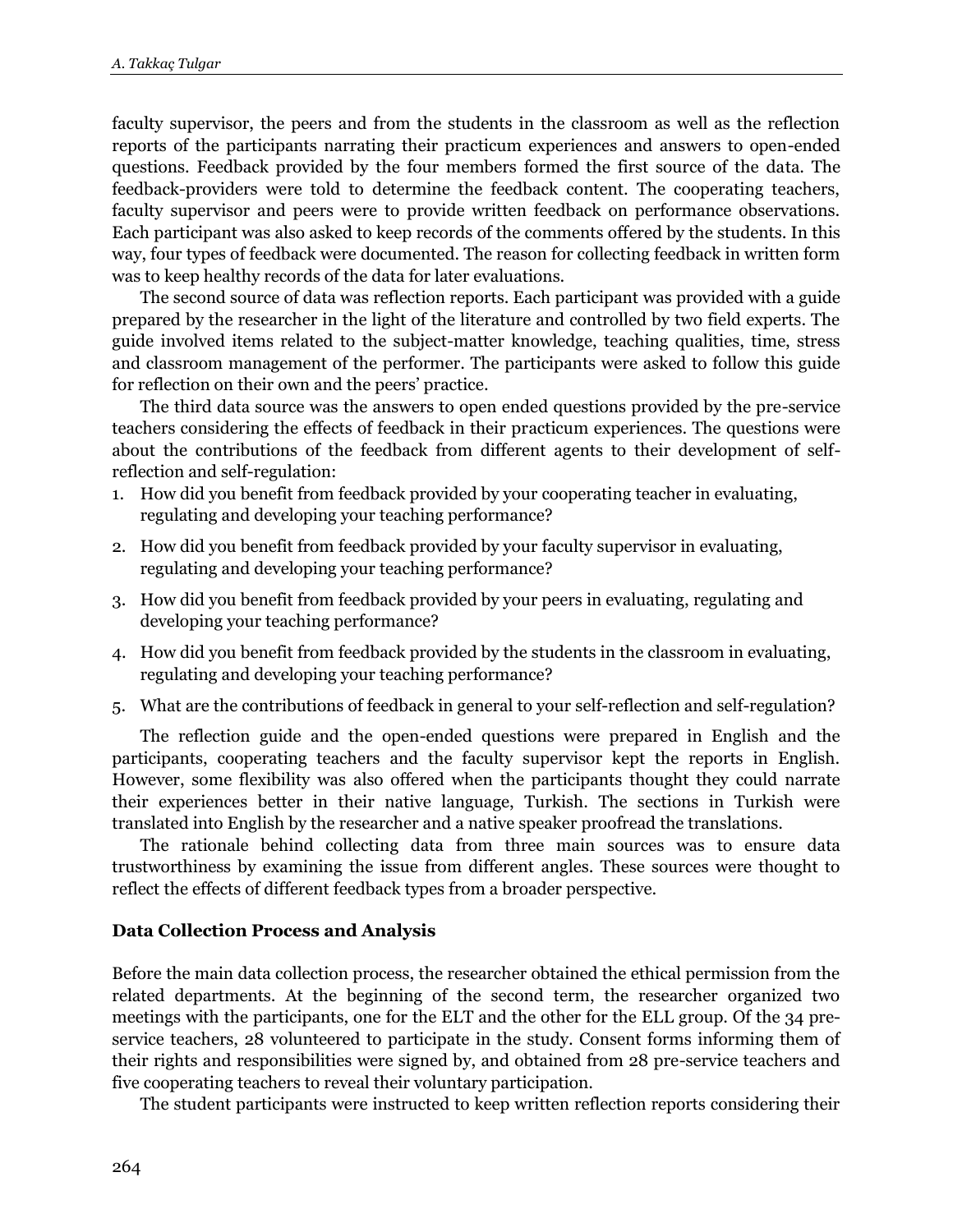#### Table 1

| Feedback provider                  | The number of feedback notes<br>for one ELT pre-service teacher | The number of feedback notes<br>for one ELL pre-service teacher |
|------------------------------------|-----------------------------------------------------------------|-----------------------------------------------------------------|
| Cooperating teacher                | 5 for each                                                      | 5 for each                                                      |
| Faculty supervisor                 | 3 for each                                                      |                                                                 |
| (2 on the video performances)      |                                                                 |                                                                 |
| (1 on the in-class performance)    | 3 for each                                                      |                                                                 |
| (2 on the video performances)      |                                                                 |                                                                 |
| (1 on the in-class performance)    |                                                                 |                                                                 |
| Peers                              | 5 for each                                                      | 5 for each                                                      |
| Students in the practice classroom | 3 for each                                                      | 3 for each                                                      |
| Total                              | 16 feedback notes                                               | 16 feedback notes                                               |

performances and those of their peers following the guide after each teaching event. The researcher also asked the cooperating teachers to give written feedback to the students on their practices. They wrote five feedback notes for each participant.

The faculty supervisor also gave three written feedback notes (two on video-recordings and one on in-class observation) and conducted mini sessions after each observation, providing a chance for each pre-service teacher to reflect on their performances. At the end of the term, each participant submitted a file that included the records of the feedback from their cooperating teachers, the faculty supervisor, peers and the students in the practicum school; their reflection reports about their performances and those of their peers, and the answers to the open-ended questions were also submitted for analysis. Table 1 shows the quantity of the feedback the participants received from different members.

Qualitative content analysis of the data was carried out in two steps. In the first step, the feedback notes from the four members of the practicum community were analyzed and common codes were identified; the researcher analyzed the reflection notes and open-ended questions in the same way. In the second step, the researcher compared the data available from the three sources. This compare-contrast process was followed to ensure trustworthiness in the analysis process.

In order to strengthen trustworthiness in analysis, the researcher also consulted a field expert to analyze the data set. The internal rate of return analysis revealed that 84,5% of the analysis resulted in exact coding, 11,5% in similar coding and 4% in different coding.

#### **Results**

The results of the content analysis centred on two main areas: the content of feedback and the effects of feedback on the development of self-reflection and self-regulation. The data are presented under two sub-sections accompanied by example excerpts from the participants. The excerpts taken from the reflection reports are cited as RR; those from the open-ended questions are cited as OQ. Participants from the ELT Department are referred as ELT P and those from the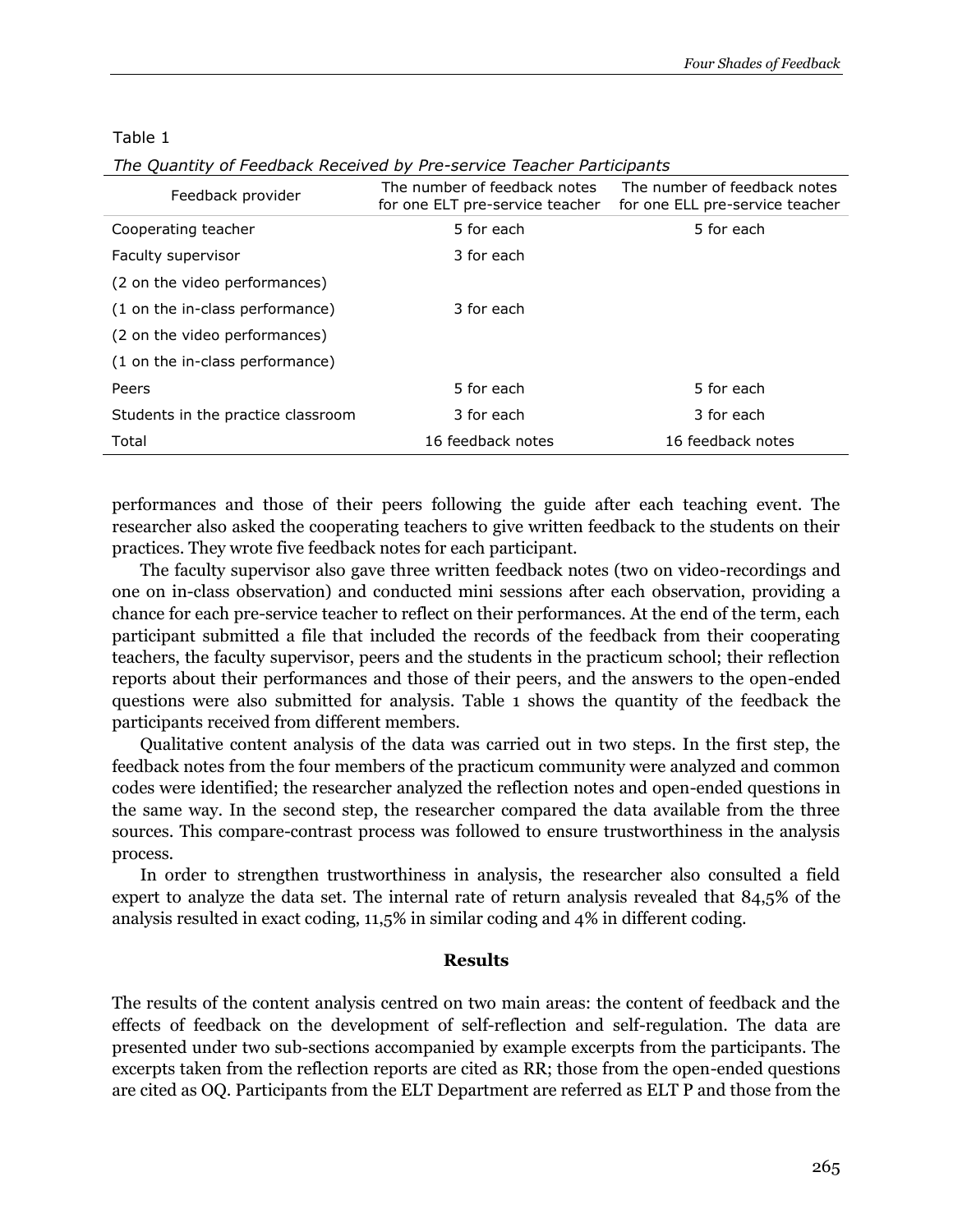ELL Department as ELL P. The detailed results of the study interspersed with participant remarks are presented below.

# **The Content and Scope of Feedback**

The feedback by the cooperating teachers generally focused on an overall evaluation of the participants' teaching performances and mostly included classroom management issues and attitudes towards students. Three of the cooperating teachers offered positive feedback on teaching instances but did not cover the rationale and practical suggestions. One cooperating teacher pointed at some problematic cases of classroom management and suggested alternative ways. The fifth cooperating teacher provided evaluative feedback not in a constructive but in a critical manner focusing on classroom management. The overall consideration of cooperating teachers' feedback can be said to emphasize the *what* aspect of evaluation more than the *why* and *how* aspects. Figure 1 illustrates the common aspects in the effects of feedback on the preservice teachers' self-reflection and self-regulation.

The type of feedback combining the what, why, and how else aspects of the performances was offered by the faculty supervisor, who offered feedback combining comments about lesson plan, field knowledge, classroom management, teaching skills, stress management and attitudes towards students. The faculty supervisor also provided explanations why certain attitudes and practices were suitable or inappropriate. In addition, she made some suggestions on alternative ways of teaching, which formed the how else component.

The feedback coming from the peers was mainly about the overall teaching performance and stress management. Peers' attention was on how much stress was experienced by the performer and how this was reflected in the performance. Peers also paid attention to classroom management issues.

When providing feedback, the students in the practicum classroom focused on the attitudes of the performer more than any other aspect. They reflected the need to establish a warm and friendly atmosphere in the classroom.



*Figure 1. The Common Codes in the Participant Comments*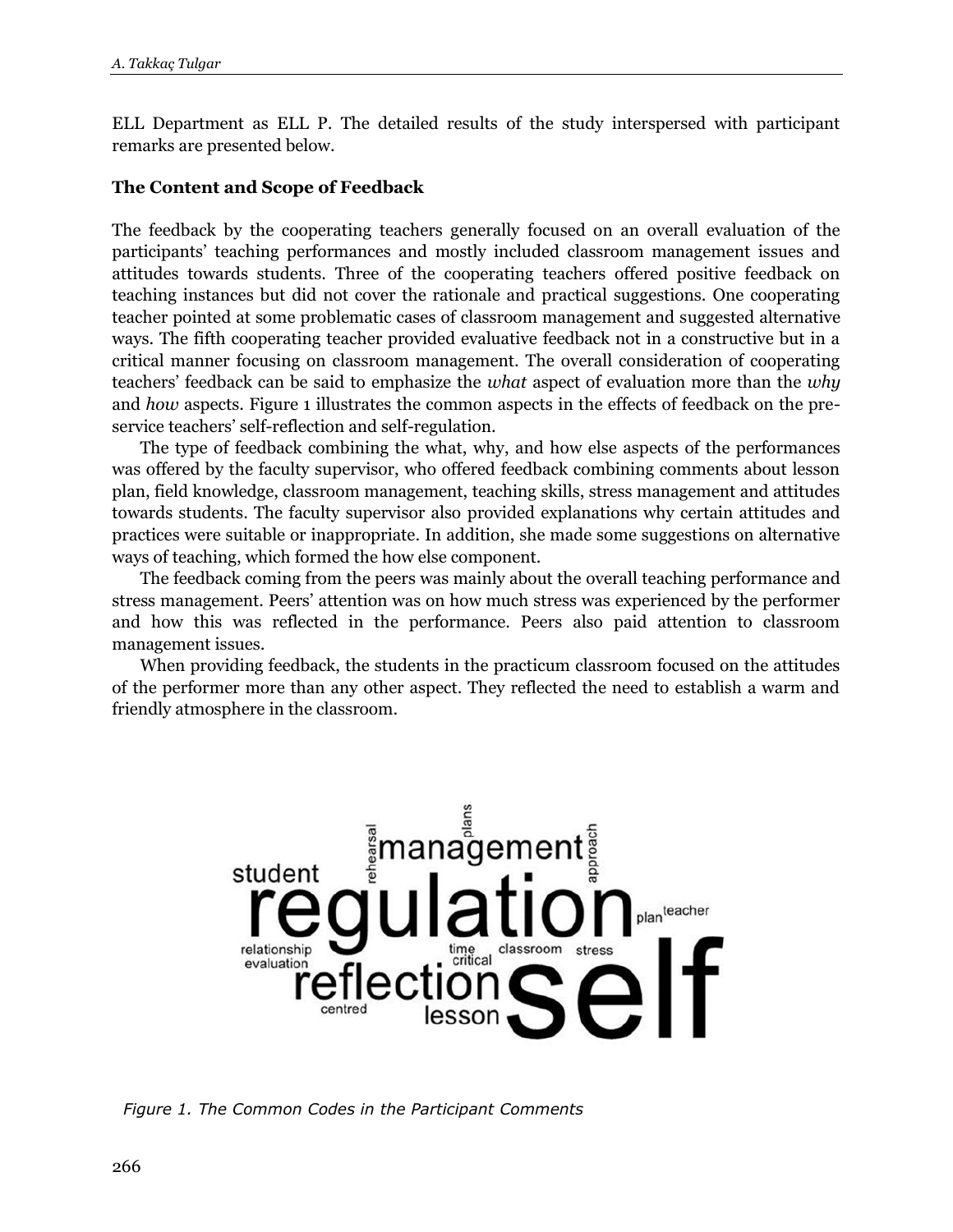# **The Effects of Feedback on the Development of Self-reflection and Self-regulation**

This sub-section presents how feedback from different members of the practicum process affected the pre-service teachers' development of self-reflection and self-regulation. The effects of feedback from these four members are presented under four headings below. The presentations include direct participant comments that were made as part of their responses to the open-ended questions.

**The effects of feedback from the cooperating teachers on the development of self-reflection and self-regulation.** As stated in the previous sub-section, feedback coming from the cooperating teachers generally focused on the what side instead of the why and how else sides of the performances. In the answers to open-ended questions, the participants mostly stated that feedback on classroom management increased their awareness of the importance of managing the classroom for effective teaching. With the help of the cooperating teachers' comments, the pre-service teachers started to pay more attention to the management component in the actual classroom environment. One participant referred to the benefits of feedback from her cooperating teacher as follows:

Before being on the stage in a real classroom, I wasn't much aware of importance of management in teaching. Especially during my first and second teaching performances, I experienced some management problems, negatively affecting my motivation and performance. After the class, my cooperating teacher gave me feedback pointing at the problems in my performance and some hints to adopt. Now, I feel more confident in classroom management. (ELT P8-RR)

The same participant also explained how the feedback from the cooperating teacher contributed to her self-reflection and self-regulation: "I think receiving feedback from my cooperating teacher raised my attention to the points to which I hadn't paid attention before. I believe her feedback helped me reflect on my practices more consciously and organize my teaching better." (ELT P8-OQ)

Having similar experiences, another participant noted that he considered himself lucky to work with a cooperating teacher. He stated that he benefited from the cooperating teacher's field experiences in regulating his performances:

Observing what and how our cooperating teacher taught, how she approached the students and how she managed the classroom and talking about our performances with her was a great chance for my development. Through her constructive feedback, I can now better self-evaluate my performance and regulate future teaching performances. (ELL P13-OQ)

The feedback focusing on the attitudes of the pre-service teachers towards the students in the practicum schools was another point contributing to self-reflection and regulation. One participant noted that in the first few weeks, she had some trouble in establishing friendly interaction with the students in the classroom. After reflecting on the performance with her cooperating teacher, she was pleased to identify the problem and tried to have better relationships with the students:

In the first three weeks, I couldn't establish a good relationship with the students in the classroom. And, in my first performance, I had trouble because almost none of the students wanted to participate in my lesson. It was a discouraging experience for me. After the performance, my cooperating teacher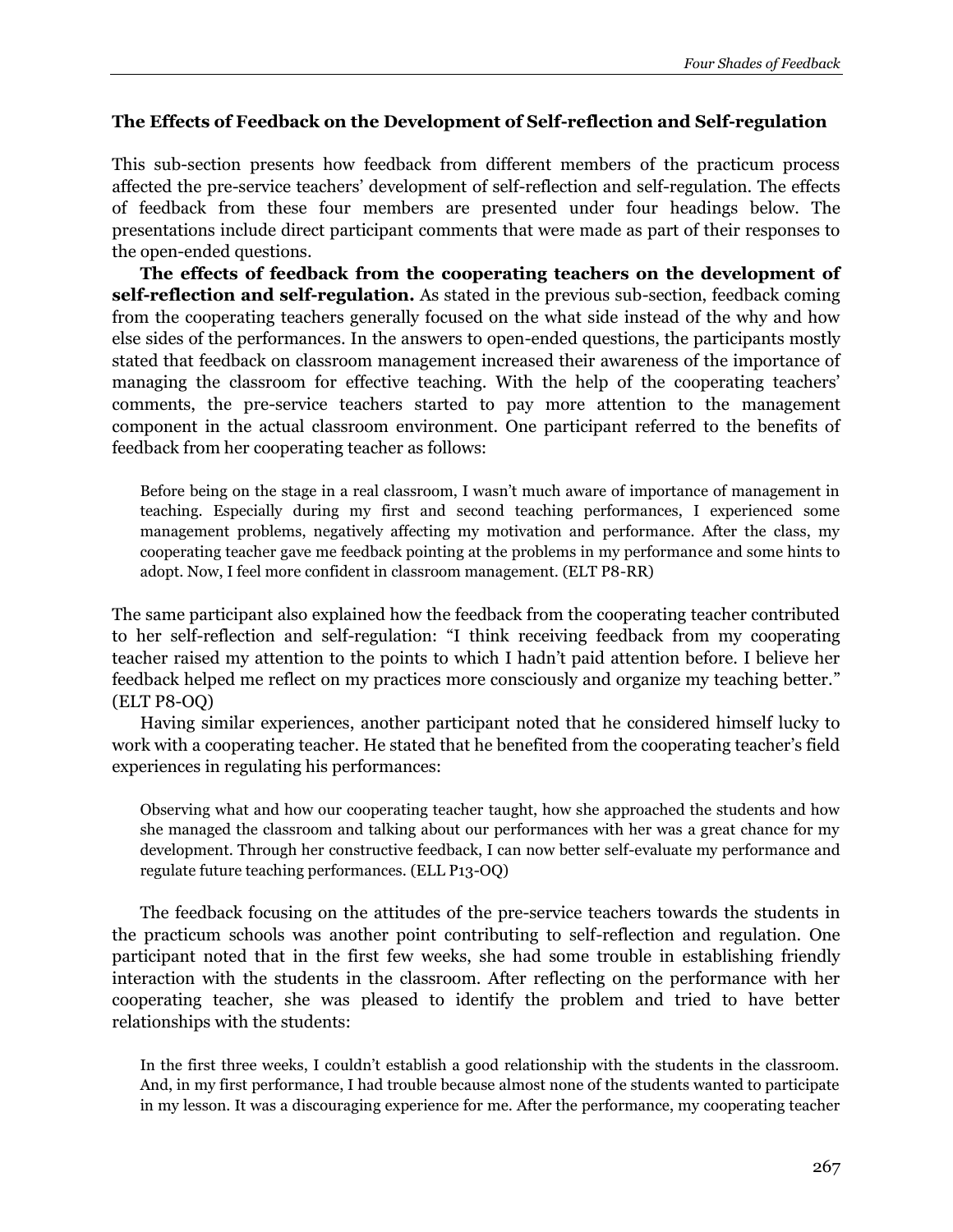helped me to find out the possible problem: we concluded that I did not have enough eye contact with the students. I am really glad that she helped me reflect on my performance and fix the problem. (ELL P6-RR)

The feedback from the cooperating teachers focused more on what happened during the preservice teachers' performances, emphasizing effective classroom management. The pre-service teachers, in the light of the feedback from the cooperating teachers reported to evaluate and selfreflect on their performances. Realizing their strengths and weaknesses, the participants tended to shape their plans and activities to promote effectiveness and act according to the needs of the students, which helped them self-regulate their teaching behaviors and actions.

It can be inferred that the cooperating teachers with professional experience helped preservice teachers evaluate their practices based on experiences. The feedback coming from the cooperating teachers enabled the participants to understand possible drawbacks in their performances and helped them reflect on their practices for betterment. In addition, shared experiences of the cooperating teachers enabled the pre-service teachers to regulate their upcoming performances. All in all, the feedback from the cooperating teachers offered a chance for the pre-service teachers to evaluate their performances and regulate their future practices in a more practical and effective manner.

However, as the feedback from the cooperating teacher mostly centered on the what part of the performances, the content of cooperating teacher feedback may be inadequate to cover the multi-dimensional nature of teaching practice. This comparatively limited content of feedback was compensated by feedback provided by the faculty supervisor.

**The effects of feedback from the faculty supervisor on the development of selfreflection and self-regulation.** Feedback by the faculty supervisor was more of an inclusive nature covering different dimensions in language teaching, ranging from the *pre-teaching phase* that includes preparing the lesson plan to the *while-teaching phase* that involves managing classroom, time and stress, adopting effective teaching techniques, and having positive attitudes towards students. The supervisor feedback also covered the *post-teaching phase* by reflecting on the performance.

Regarding the pre-teaching phase, one of the participants commented that the feedback from the faculty supervisor helped her understand how to design an efficient plan as she was not offered knowledge about lesson planning in her department (She was from the ELL department). She stated that the lesson plan guide helped her reflect on her plan and feel selfconfident:

Before our first teaching performance, our faculty supervisor reminded us of the necessary components in a full lesson plan and showed us an example. After the session, I reflected on my plan and identified the drawbacks. I conducted an effective first teaching performance with the new plan through her guidance and this increased my self-confidence and motivation. (ELL P17-OQ)

The focus on the field-specific knowledge and teaching techniques was also a source stimulating self-reflection and self-regulation. The faculty supervisor provided feedback on the problematic cases helping the participants reflect on their practices and figure out the problems. She then explained why the adopted technique/s caused misunderstanding and offered some alternative ways. A participant narrated one of his teaching experiences, exemplifying this aspect in supervisor feedback: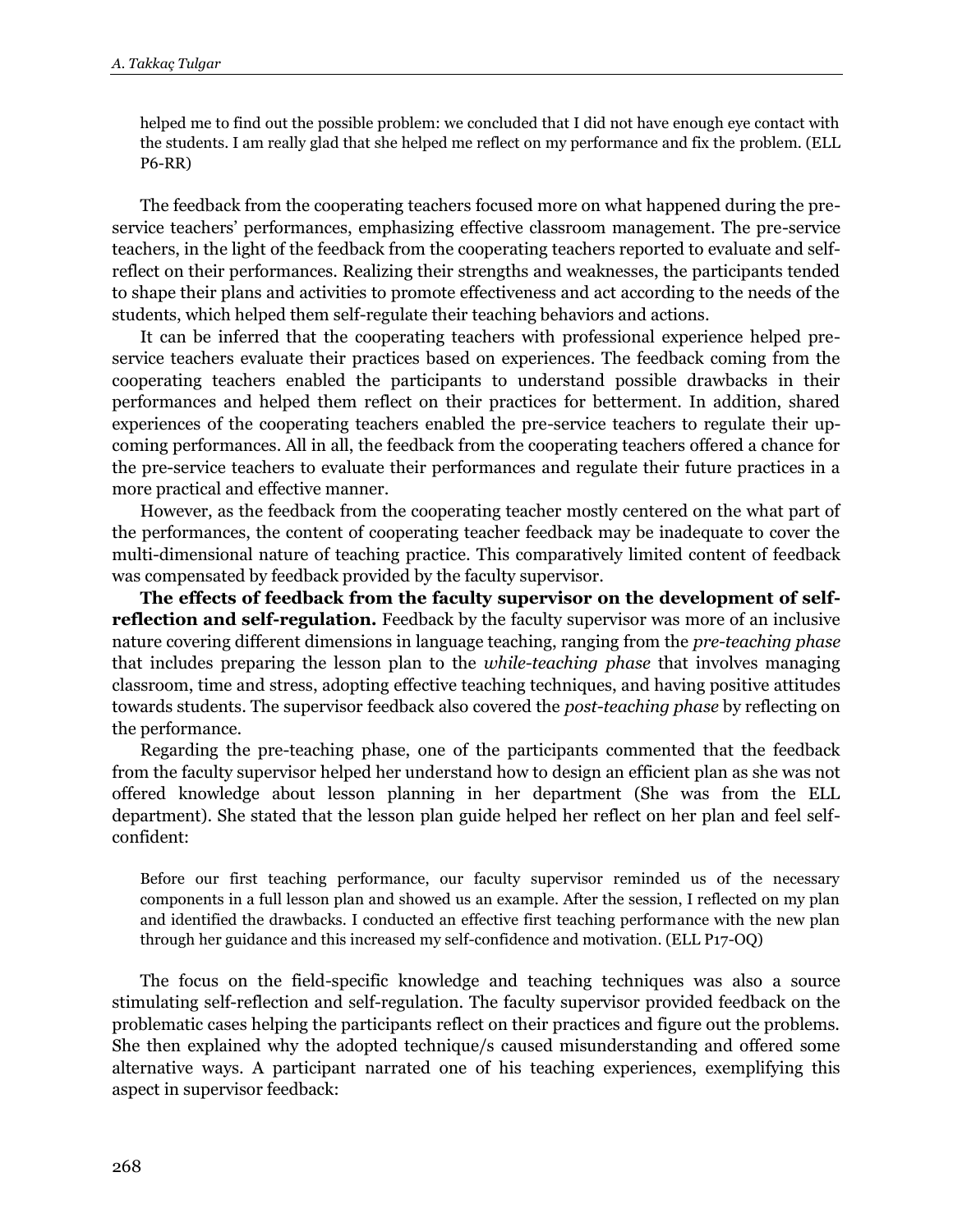In my second teaching performance, the subject was Present Perfect Tense. As we don't have this tense in Turkish, I tried to teach it by first explaining the rules and then giving some examples. But, I saw that most of the students didn't understand the tense. After the performance, I and my supervisor negotiated about why students failed to understand the subject. Then I realized that the way I explained the tense was beyond the knowledge of the students. (ELT P5-RR)

The above participant referred to the same case in his answers to the open-ended questions. After helping him find out the problem, the supervisor went over the problem and suggested that the participant teach Present Perfect Tense starting from Simple Past Tense as the students already knew the latter. The participant stated that this experience contributed to his future teaching events and developed his reflective skills: "The way my supervisor showed me the problem and her constructive suggestions contributed to my reflective skills. Now, before any teaching event, I can think of better and more effective ways of teaching the subject." (ELT P5- OQ)

The time and classroom management aspects were also mentioned to develop self-reflection and self-regulation. As the participants were all new to the profession, they experienced challenges in the real classroom. It is through the feedback from their faculty supervisor that the participants could reconsider their performances to manage time and the class. A participant referred to the effect of feedback on her reflection and regulation:

During my first teaching experience, there were some back-sitters keeping on talking despite my warning. After the session, my supervisor told me the possible reasons for their behavior and advised me to have group work activities to engage all the students. This suggestion contributed to the way I reflect on my practices. I can now design more engaging-activities. (ELL P9-OQ)

Another participant experiencing some problems with time management also appreciated supervisor feedback. She reported that she could not finish the course content in due time. She noted that the supervisor advised her to pay attention to timing in her plan and do some rehearsal before the real performances. Taking advantage of these suggestions, the participant expressed her experience as follows:

I had trouble finishing my class on time. After my second performance, my supervisor told me to prepare my plan keeping timing in mind. She also advised me to have pre-teaching practices as a way to overcome time management problems. With the help of her feedback, I now try to have better timing in my performances. (ELT P3-RR)

Stress management was another significant component in supervisor feedback. Since the participants were going through the initial phases of their professional lives, they naturally experienced tension and stress before, during and after teaching sessions. Touching upon this problematic aspect, supervisor feedback enabled the participants to reflect on their experiences and identify the sources of stress as expressed by a participant:

In my first two performances, I really got stressed and this almost ruined my performance. After the second session, I told my supervisor I was afraid of making mistakes in front of my teachers, peers and students. She suggested me to correct my mistakes in a natural way and keep my class going. In my next performance, I kept it in mind. Now, when I make a mistake, I immediately think of a way to correct it without getting stressed. (ELL P4-OQ)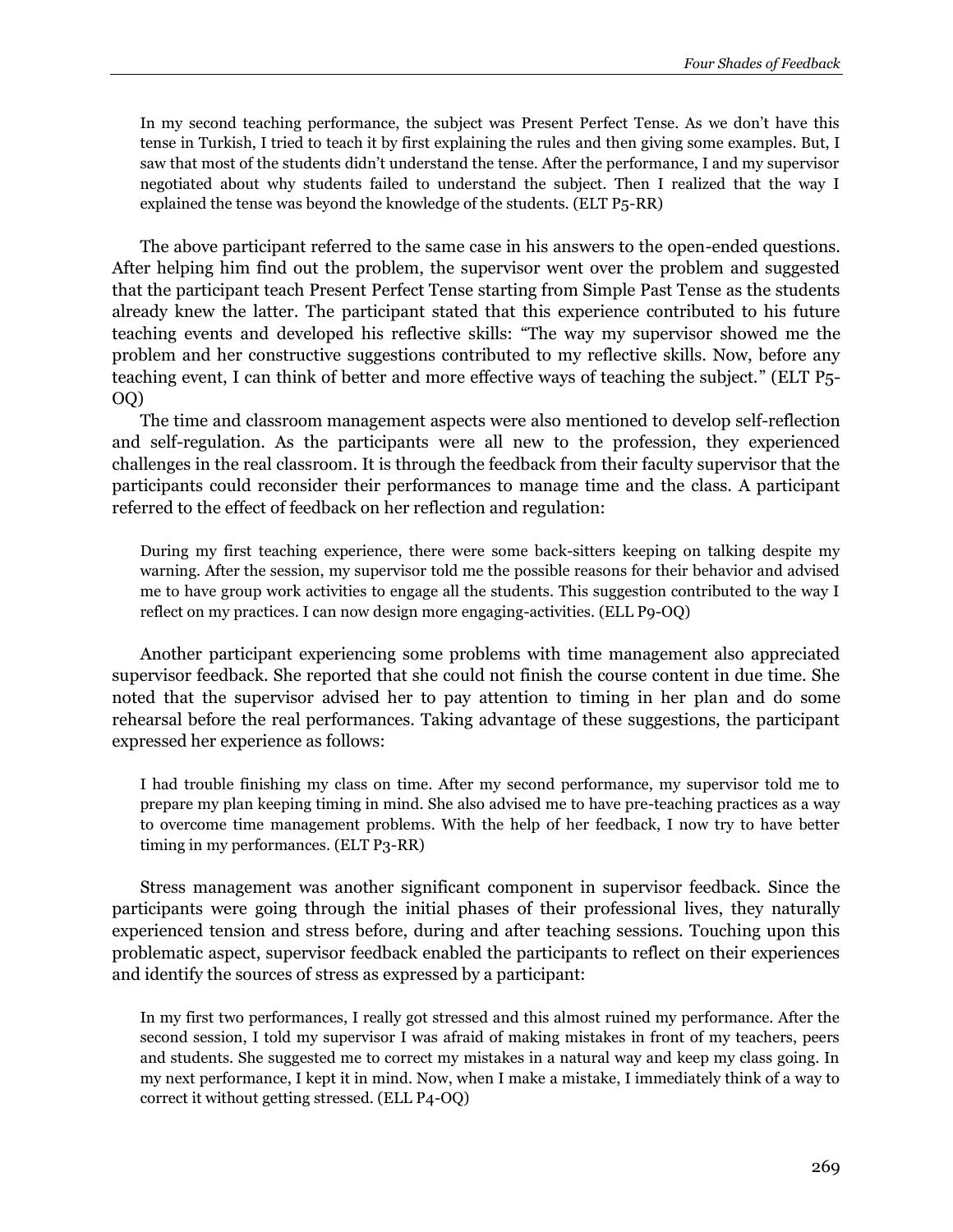Attitudes towards the students in the practice school were also among the content of the faculty supervisor's feedback. As the students were at the secondary level, they had some agerelated characteristics. Some of the participants had difficulties in maintaining good relationships with them and it sometimes negatively affected their teaching as was mentioned by a participant under one of the above sub-headings (excerpt from ELL P6-RR). Another participant having such a negative experience reported benefitting from supervisor feedback on the same issue:

There was a group of students in one of the classes with whom I couldn't establish healthy communication in the first month. They didn't concentrate on my lesson. I asked my supervisor what to do. She told me it is important for this age group to feel they are cared about and advised me to have some mini chats with them during breaks. I followed this suggestion and changed the way I approached them. After talking to them in a few breaks, this group started to participate in my class. (ELL P10-RR)

Compared to the content of feedback by the cooperating teachers, the feedback from the faculty supervisor was more comprehensive in that it covered not just the while-teaching stage but also the pre- and post-stages of the teaching event. The faculty supervisor provided the preservice teachers with comments referring to both the practical and the theoretical aspects of the practice.

Considering the multi-dimensional nature of teaching composed of and affected by the pre, while and post stages, one can infer that the rich content of supervisor feedback enabled the participants to consider their performances from not only a practical but also a theoretical perspective. This combination naturally enabled them to broaden their perspectives and reflect on their practices from different angles. The participants developed a new outlook on how to assess their performances by identifying the strong and weak areas, improving their selfreflection.

The participants also noted that they developed self-regulation in the light of the supervisor feedback. They regulated their teaching events better by designing more student-centered plans and shaping their approach to students. Therefore, supervisor feedback grounded in a combination of theory and practice can be said to help the pre-service teachers self-reflect on previous teaching events and self-regulate the future ones.

**The effects of feedback from the peers on the development of self-reflection and self-regulation.** The content of feedback from the peers mostly centered on stress management. As the participants shared similar emotions during their performances, they included stress-related issues in their feedback. One of the participants stated that his peer's feedback focused on the negative effects of his stress reflected in his behaviors:

After one of my performances, my friend told me that she observed signs of stress in my performance as I had hesitations in answering students' questions and having quaver in my voice. Thinking over my performance, I thought she was right. (ELL P15-RR)

The same participant also noted that his friend suggested he should think as if he had been alone in the class. The participant reflected on this suggestion and adopted it. He observed that although the strategy did not totally eliminate his stress, it helped him control the teaching stress.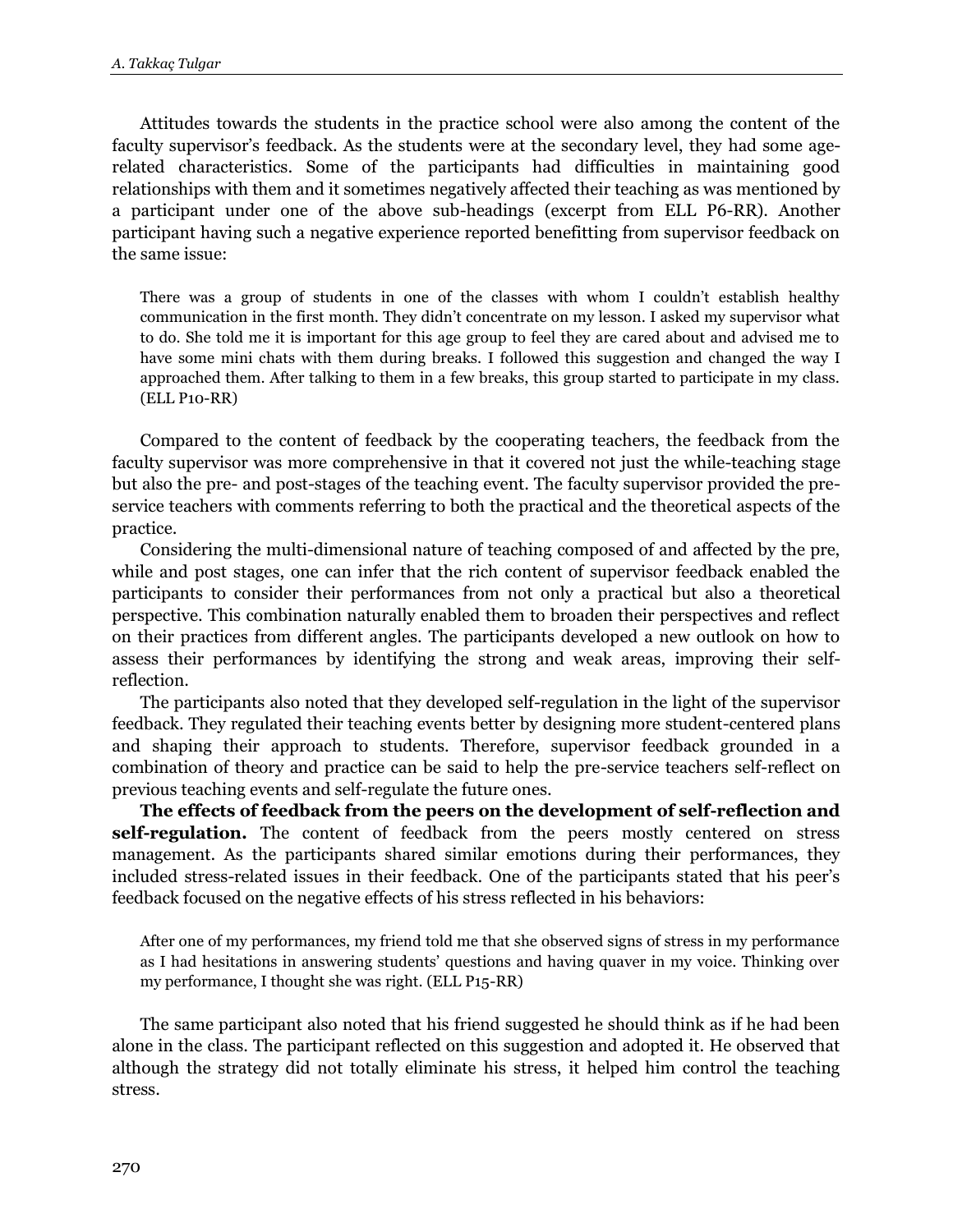Being observed by their faculty supervisor and cooperating teacher naturally put pressure on the participants. Sharing this negative experience with one of her peers, a participant received constructive feedback helping her manage her stress: "When talking about the stress caused by being observed, one of my peers told me that she previously had the same feeling but now she can control it. Her experience convinced me that I could also control my stress." (ELT P7-OQ)

The content of peer feedback was mostly on the common experiences of the participants. The practicum experience naturally creates tension and stress for the pre-service teachers. Since the content of peer feedback focused on stress and stress-management, the participants naturally reflected on their stress-related experiences. Realizing that their performances were affected by stress, the participants tried to benefit from peer suggestions and regulated their attitudes accordingly. Therefore, peer feedback with a focus on the common experiences among pre-service teachers can be considered as an avenue for the participants to reflect on their experiences and adjust their future actions, improving their self-reflection and self-regulation.

**The effects of feedback from students on the development of self-reflection and self-regulation.** The students in the practicum school provided feedback generally in an informal way: through their dialogues with the pre-service teachers during the breaks. They placed emphasis on the need for good relations between teachers and students. Receiving feedback with such content, a participant noted that the establishment of friendly relationships between teachers and students was indispensable to attract student interest to lessons:

During a break, one of the students in the class approached me and told me that she really liked my approach to students. Our professors had told us about this but hearing it from a student really increased my awareness. (ELL P2, OQ)

Another participant narrated a case in which one of the students complained about not being given the right to speak enough in the class. The participant stated that he did not realize it; yet, after receiving complaint from the student, he reflected on his specific practice:

During my second performance, one of the students told me that he was not given much right to speak or answer the questions. At first, I thought it was not true but after calmly reflecting on my practice, I realized that he was right. Now, I try to give equal chance for each student to participate in the lesson. (ELT P2-OQ)

The overall results revealed that the pre-service teachers in this study received feedback from four sources. Each source centered on a different aspect of the teaching performances. The cooperating teachers focused more on the practical features of the practices, drawing on their agency and classroom experience; the faculty supervisor involved a more academic stance covering the theoretical aspects; feedback from the peers reflected a content commonly experienced by the pre-service teachers during practicum; the students in the practice school placed more emphasis on friendly interaction. The participants naturally self-reflected on their performances taking each feedback perspective into consideration. They also reported development in their self-regulation as they identified their strengths and weaknesses and organized their future teaching events. They benefitted from the feedback to regulate their teaching behaviors and practices. In sum, the four types of feedback enabled the participants to develop self-reflection on previous experiences and self-regulation on future practices.

**The observed changes in the participants' behaviors and actions resulting from**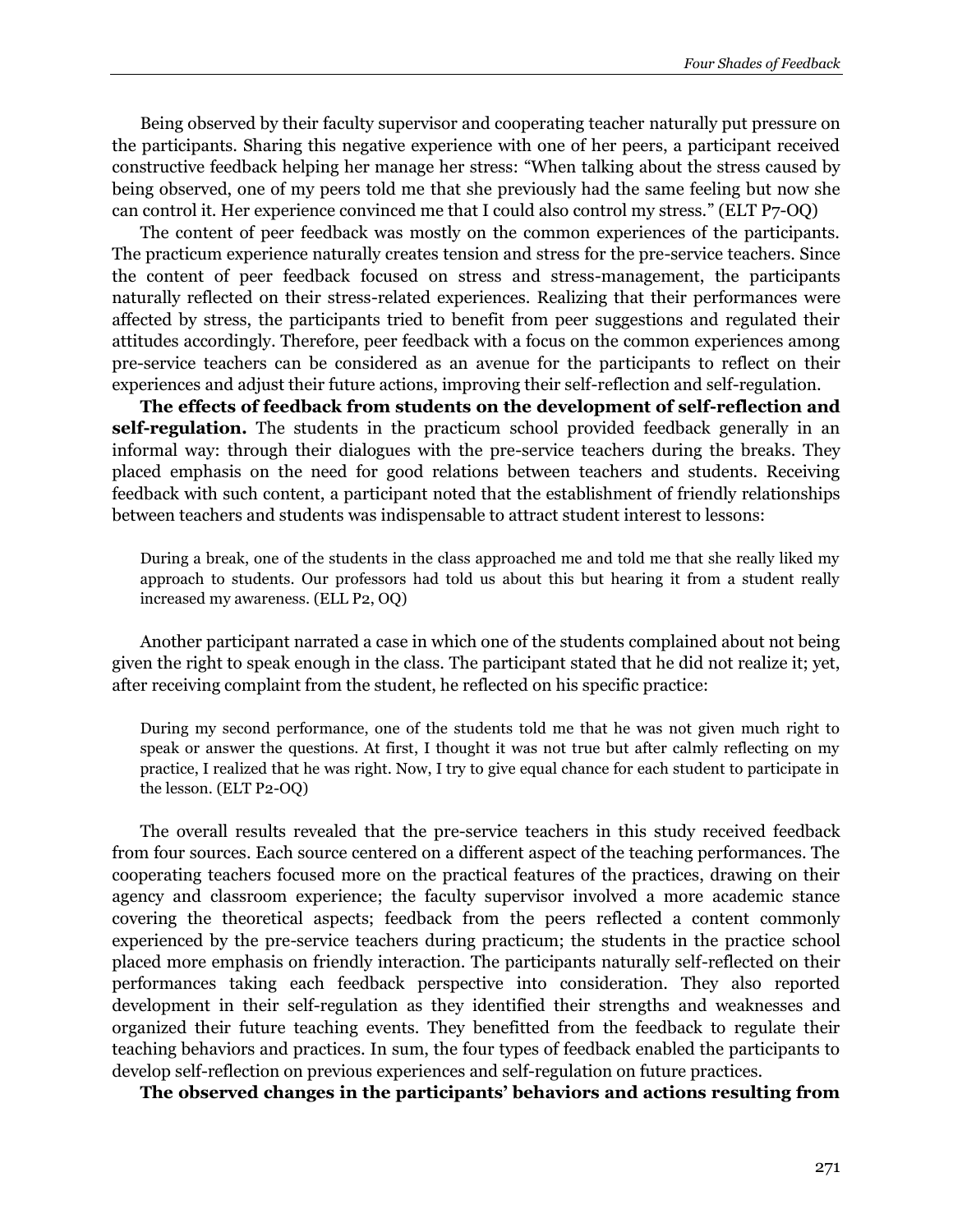**feedback.** Receiving feedback from four different agents actively participating in the practicum process, the participants reported and were observed to gradually regulate their behaviors and actions. For example, as a common concern among the participants (ex., ELT P8, ELL P13, ELL P9), classroom management was a striking area in which the participants showed observable progress as they regulated their classroom conduct. Organizing group work activities, having good interaction with students and treating them equally were all signs of self-regulation. The participants experiencing challenges in classroom management also regulated their teaching by preparing more detailed lesson plans to better manage time and stress (ex., ELL P15, ELL P17, ELT P3). Considering their attitudes towards the students in the practice school, those participants (ex., ELT P2, ELL P10) who experienced difficulty establishing good communication with the students tried to adapt their attitudes to the needs of the learner profile. In addition, some participants (ex., ELT P5) regulated their instruction to adjust to the learner profile.

These examples and narrations pointed to the contributions of feedback received. The feedback from different members increased the participants' awareness regarding certain aspects in their attitudes, behaviors and performances and promoted their self-reflection. In addition, as the participants tried to adopt the suggested strategies, they were observed to regulate their behaviors. However, the long term and permanent effects of the feedback on their self-reflection and self-regulation could not be observed in detail because of the time limitation in the practicum experience.

# **Discussion**

Teaching practice is an empowering arena for pre-service teachers to observe the profession in its real context and experience the controlled sense of being teachers. Thus, they should not be left alone to experience the profession or teaching practice through a trial and error process. Consequently, feedback should be an essential component in the practicum process to equip pre-service teachers with initial experiences and support their development. Investigating the effects of four types of feedback offered by the members of the teaching practice process, this study revealed that feedback enabled the participants to keep on track, and also assisted them develop their self-reflection and self-regulation. In the light of these results, several aspects can be discussed.

The first aspect is about the content of feedback given by the four parties. The feedback from the cooperating teachers mostly centered on the issues of classroom management and attitudes towards the students, two major essential aspects for effective education (Arıkan, Taşer & Saraç-Süzer, 2008; Darling-Hammond, 2000; Marzano, Marzano & Pickering, 2003; Thompson, Ransdell & Rousseau, 2005). In addition, the cooperating teacher feedback was on the situationspecific cases, as also reported in the results of the research by Akcan and Tatar (2010). The reason behind this conclusion can be related to the experiences of the cooperating teachers in real classroom contexts. Since the cooperating teachers had between 8 and 15 years of professional experience, they were aware of the importance of managing classrooms for effective teaching. As regards the effects of cooperating teacher feedback, it was observed that the participants benefitted from their feedback in two key ways: first in evaluating their practices and then in shaping future teaching events. Considering the comments of the cooperating teachers, the participants went through a process of evaluating their classroom conduct and then organized their behaviors and actions accordingly. With the help of the feedback from the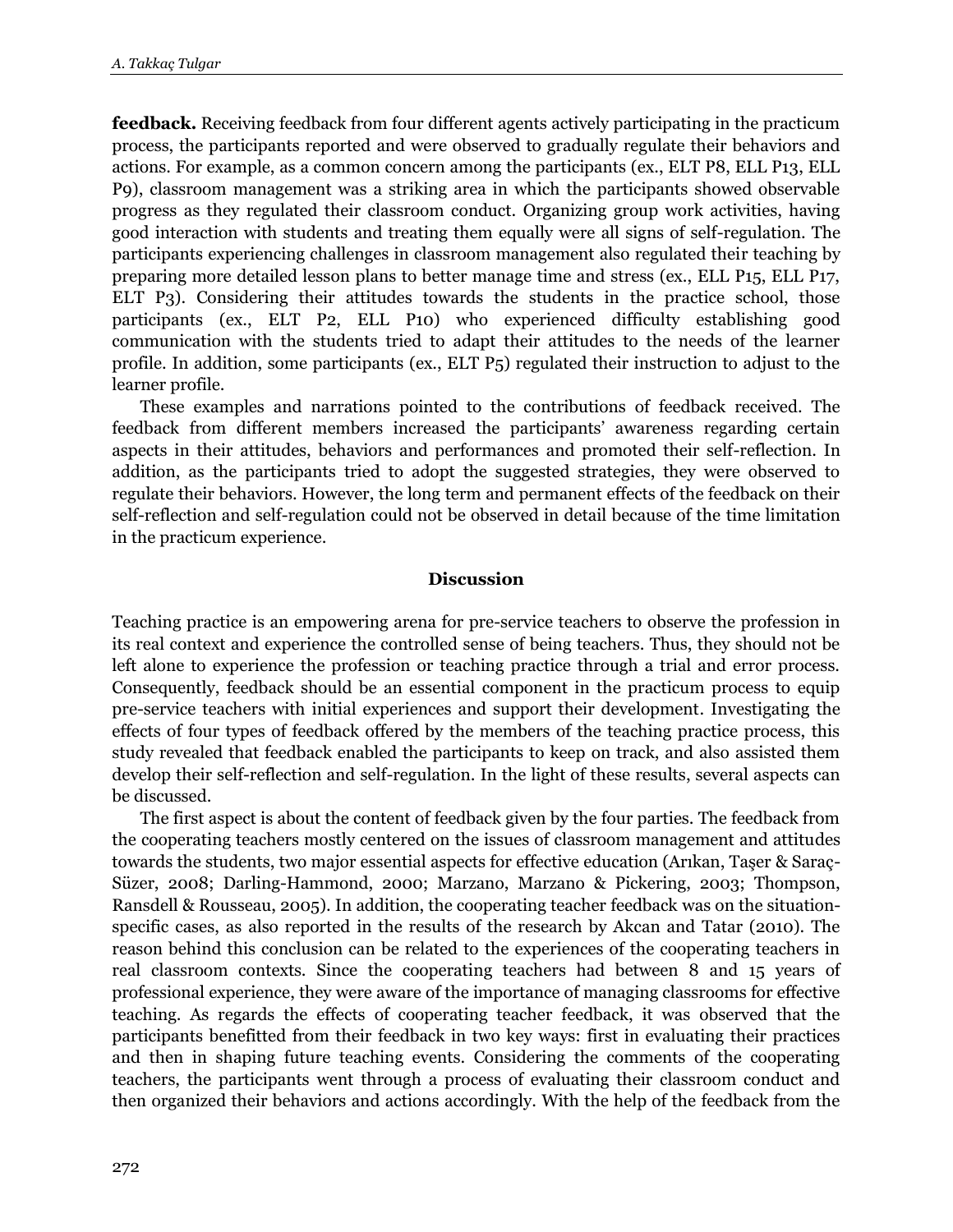cooperating teacher, the participants experienced improvement in reflecting on their previous practices and regulating future ones.

The second aspect is related with the effects of feedback from the faculty supervisor. The faculty supervisor evaluated the performances from a critical stance covering pre, while and post stages of the teaching performances. This result reflecting the nature of supervisor feedback in promoting self-reflective skills is in line with the reports of Akcan (2010) and Yiend, Weller and Kinchin (2014), who noted that the supervisor comments encouraged the participants to selfreflect on their practices. As teacher educators shouldering the responsibility of training prospective teachers who are expected to self-reflect, faculty supervisors shape their feedback in a way that offers multi-dimensional evaluation. The rich content of feedback seems to have provided the participants in this study with an example of how they should reflect on their practices as required in the profession.

The faculty supervisor encouraged the participants to critically reflect on their performances by asking them about the possible reasons for the challenges they faced or the rationale behind their actions. This component stimulated the participants' self-reflection as an outsider, as also indicated by Akcan (2010). Crichton and Gil (2015) and Denton (2018) also referred to the role of mentor feedback in developing a reflecting and critical stance for the development of selfregulation.

The faculty supervisor also focused on the how else component, offering alternative strategies to adopt in similar cases. Participant remarks revealed that these alternative suggestions helped them widen their perspectives and take more practical action, promoting their self-regulation for future actions. As also suggested by Donovan, Güss and Naslund (2015) and Kartchava, Gatbonton, Ammar and Tromovich (2018), they went through a process of dynamic decision making stimulated by self-reflection. Considering the transition between selfreflection and self-regulation, Kostons, van Gog and Paas (2012) maintain that "for selfregulated learning to be effective, students need to be able to accurately assess their own performance on a learning task and use this assessment for the selection of a new learning task" (p. 121).

The third aspect relates to feedback from the peers and the students in the practice school. Whereas the peers centered on classroom and stress management in their feedback, the students emphasized the attitudinal and relational aspects of the performances. Both feedback types enabled the participants to gain a new outlook for further reflection on their performances. Therefore, there must be strong connections between the novel perspectives and the motive for regulating future actions. With the comments of their peers and the students, the participants re-shaped their attitudes, activities and actions as also expressed by the participants in Yiend et al.'s (2014) and Youssef's (2017) studies.

In the light of Schön's (1983, 1987) differentiation between reflection-in-action and reflection-on-action, the evaluation of the feedback from four members of the practicum process reveals that all feedback types mainly served for the purposes of reflection-on-action. In the reflection-on-action sessions, the participants mostly received comments on their practices and attitudes from the cooperating teachers, peers and the students—forming the what side; and comments on the practices, encouragement for thinking over the performance and suggestions of alternative ways of practicing from the faculty supervisor—forming the what, why and how else aspects. Therefore, it can be concluded that whereas the feedback covering the what aspects primarily promoted reflection-on-action, the why and how else components indirectly stimulated reflection-in-action.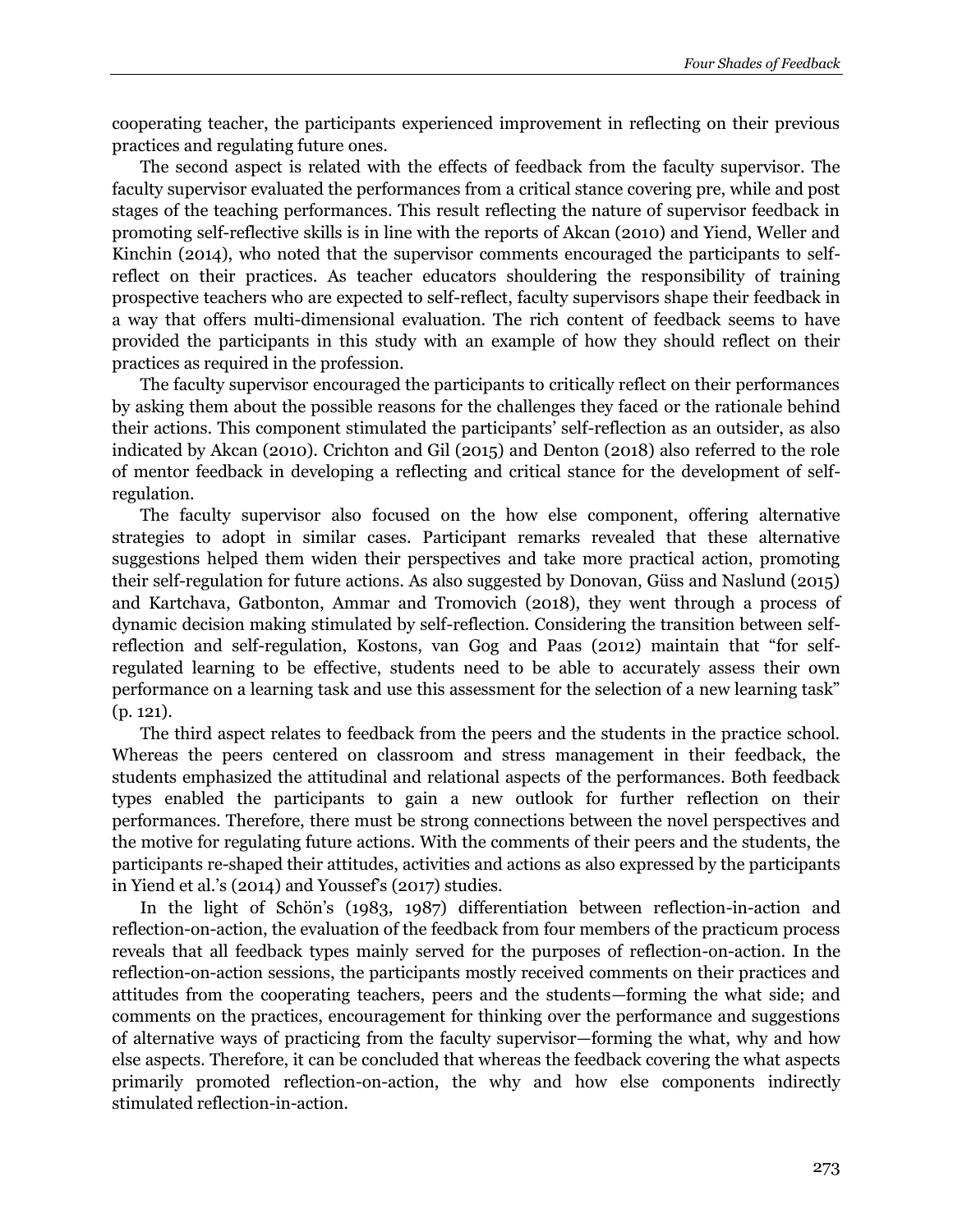In sum, the results revealed that the feedback from the different members presented new viewpoints for the participants in making decisions, acting and evaluating their actions. One can infer from the participant comments that they re-shaped their behavioral, metacognitive and social outlook through the feedback. Based on these results, it can be maintained that feedback in practice teaching encouraged the participants in this study to reconcile their theoretical and practical knowledge in line with the demands of the real classroom environment and become more autonomous as prospective practitioners by helping them develop their self-reflection and regulation skills. This autonomy-developing effect of feedback was also referred to in previous research (Agudo, 2016; Akcan & Tatar, 2010). Chaffin and Manfredo (2010) mantain that autonomy can manifest itself through self-reflection. In the light of these results, several implications can be drawn and pedagogical suggestions made to increase the effectiveness of feedback:

- Feedback plays an essential role in practice teaching which is a critical bridge between being a student and becoming a teacher. Therefore, pre-service teachers need guidance in this process which can be mostly provided through feedback.
- As there are many active stakeholders in the practicum, they can work in harmony to determine the content of feedback collaboratively.
- Since feedback is a guide for reflection on previous performances and for regulation for future performances, it should cover the what and why aspects of performances for reflection and the how and how else aspects for regulation.
- To provide constructive and effective feedback, feedback providers can refer to the cases in which they had similar experiences and suggest proper solutions to be applied in real contexts.

# **Limitations and Suggestions for Future Research**

The main limitation in this study is the number of the cooperating teachers and the faculty supervisor. Consequently, future research can be carried out with more cooperating teachers and faculty supervisors providing feedback to pre-service teachers. The second limitation may be related to the generalizability of the results based on the nature of qualitative research. Since there were a limited number of participants, the results cannot be generalized to a larger population. Therefore, to reach more generalizable results, future research can also integrate quantitative data.

# **Conclusion**

Investigating the effects of four types of feedback on pre-service teachers' development of selfreflection and self-regulation, this case study accentuated the contributions of feedback in encouraging the participants to learn how to reflect on their performances and how to regulate their future teaching events. A positive connection was reported between the content of feedback provided by four participating members of the practicum experience and the participants' development of self-reflection and self-regulation. The comprehensive feedback based on evaluations from the cooperating teachers, peers and the students pointed at similar aspects; the multi-dimensional feedback offered by the faculty supervisor emphasized the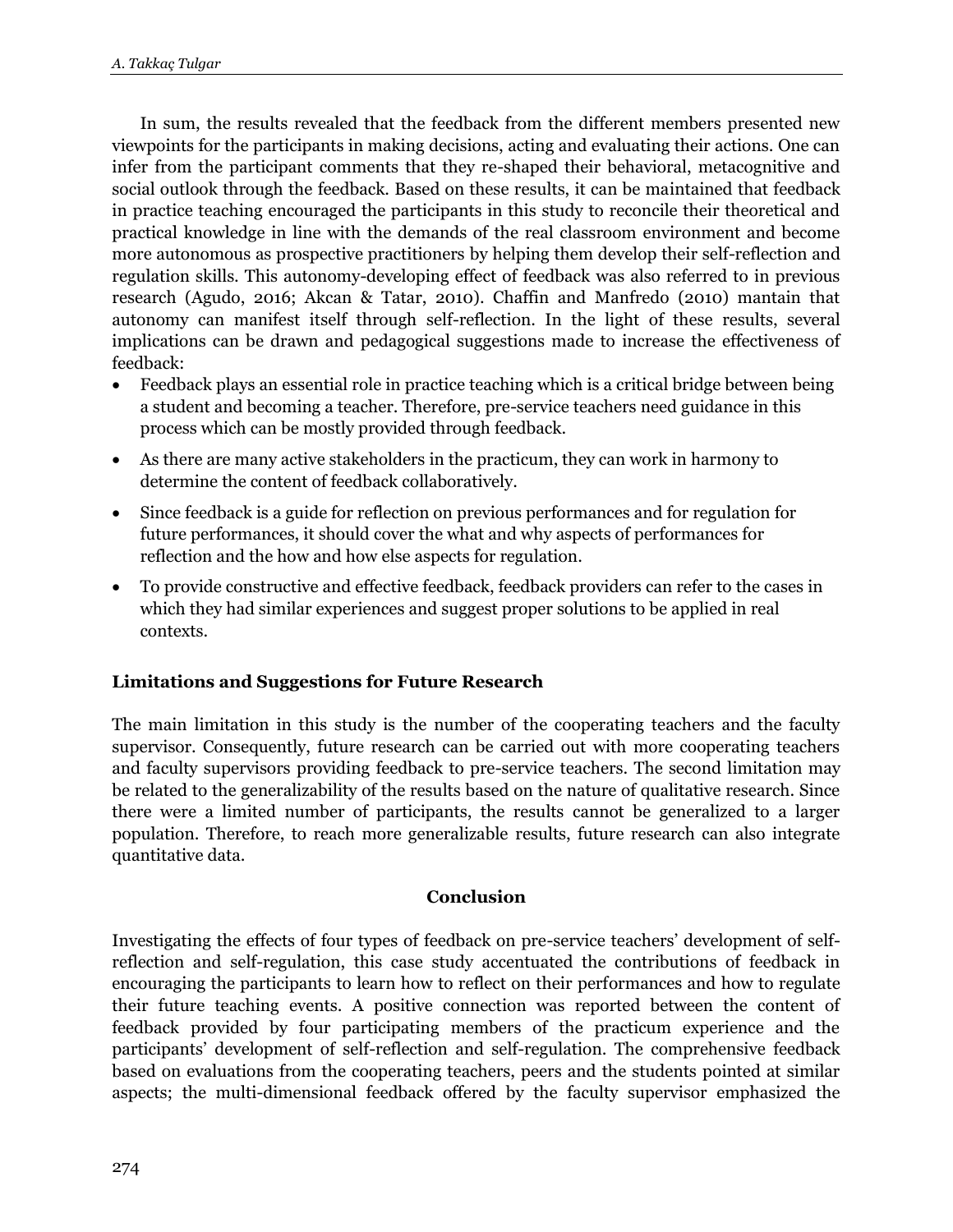peculiar technical and practical aspects of teaching. This feedback collectively contributed to the pre-service teachers' understanding of how to evaluate their performances from a critical stance and how to regulate their future teaching events.

Since practicum is a process in which the pre-service teachers can observe and experience the profession in its authentic setting, they should be guided through feedback with a rich content covering all aspects of teaching. For this purpose, faculty supervisors and cooperating teachers should take the full responsibility to provide feedback to the practice students. In addition, they should inform practice students and students in the practicum schools about the significance of feedback and encourage them to contribute to the professional development of teacher candidates.

#### **References**

- Agudo, J. (2016). What type of feedback do student teachers expect from their school mentors during practicum experience? The case of Spanish EFL student teachers. *Australian Journal of Teacher Education, 41*(5), 36-51. http://dx.doi.org/10.14221/ajte.2016v41n5.3.
- Akcan, S. (2010). Watching teacher candidates watch themselves: Reflections on a practicum program in Turkey. *Profile, 12*(1), 33-45.
- Akcan, S. & Tatar, S. (2010). An investigation of the nature of feedback given to preservice English teachers during their practice teaching experience. *Teacher Development, 14*(2), 153-172. doi:10.1080/13664530.2010.494495.
- Arikan, A., Taşer, D., & Saraç-Süzer, H. S. (2008). The effective English language teacher from the perspectives of Turkish preparatory school students. *Education and Science, 33*(150), 42-51.
- Atjonen, P. (2012). Student teachers' outlooks upon the ethics of their mentors during teaching practice. *Scandinavian Journal of Educational Research, 56*(1), 39-53. doi:10.1080/00313831.2011.567395.
- Bogdan, R. C., & Biklen, S. K. (2007). *Qualitative research for education: an introduction to theory and methods* (5th Edition). Boston: Pearson Education, Inc.
- Boekaerts, M. & Corno, L. (2005). Self-regulation in the classroom: A perspective on assessment and intervention. *Applied Psychology: An International Review, 54*(2), 199-231.
- Boud, D., Keogh, R., & Walker, D. (1985). *Reflection: Turning experience into learning*. London: Kogan Page.
- Brodie, E., Cowling, E., & Nissen, N. (2009). *Understanding participation: A literature review*. London, England: NCVO, IVR & Involve.
- Buhagiar, M. A. (2013). Mathematics student teachers' views on tutor feedback during teaching practice. *European Journal of Teacher Education, 36*(1), 55-67. doi:10.1080/02619768.2012.678484.
- Chaffin, C. & Manfredo, J. (2010). Perceptions of preservice teachers regarding feedback and guided reflection in an instrumental early field experience. *Journal of Music Teacher Education, 19*(2) 57-72. doi:10.1177/1057083709354161.
- Chien, C. (2014). Pre-service English teachers' perceptions and practice of field experience and professional learning from expert teachers' mentoring. *Teachers and Teaching: Theory and Practice, 20*.
- Copland, F. (2010). Causes of tension in post-observation feedback in pre-service teacher training: An alternative view. *Teaching and Teacher Education, 26*, 466-472. doi: 10.1016/j.tate.2009.06.001.
- Crichton, H. & Francisco, V. (2015). Student teachers' perceptions of feedback as an aid to reflection for developing effective practice in the classroom. *European Journal of Teacher Education, 38*(4), 512- 524. doi:10.1080/02619768.2015.1056911.
- Darling-Hammond, L. (2000). Teacher quality and student achievement: A review of state policy evidence. *Educational Policy Analysis Archives, 8*(1).
- Denton, A. (2018). Improving the quality of constructive peer feedback. *College Teaching, 66*(1), 22-23. doi:10.1080/87567555.2017.1349075.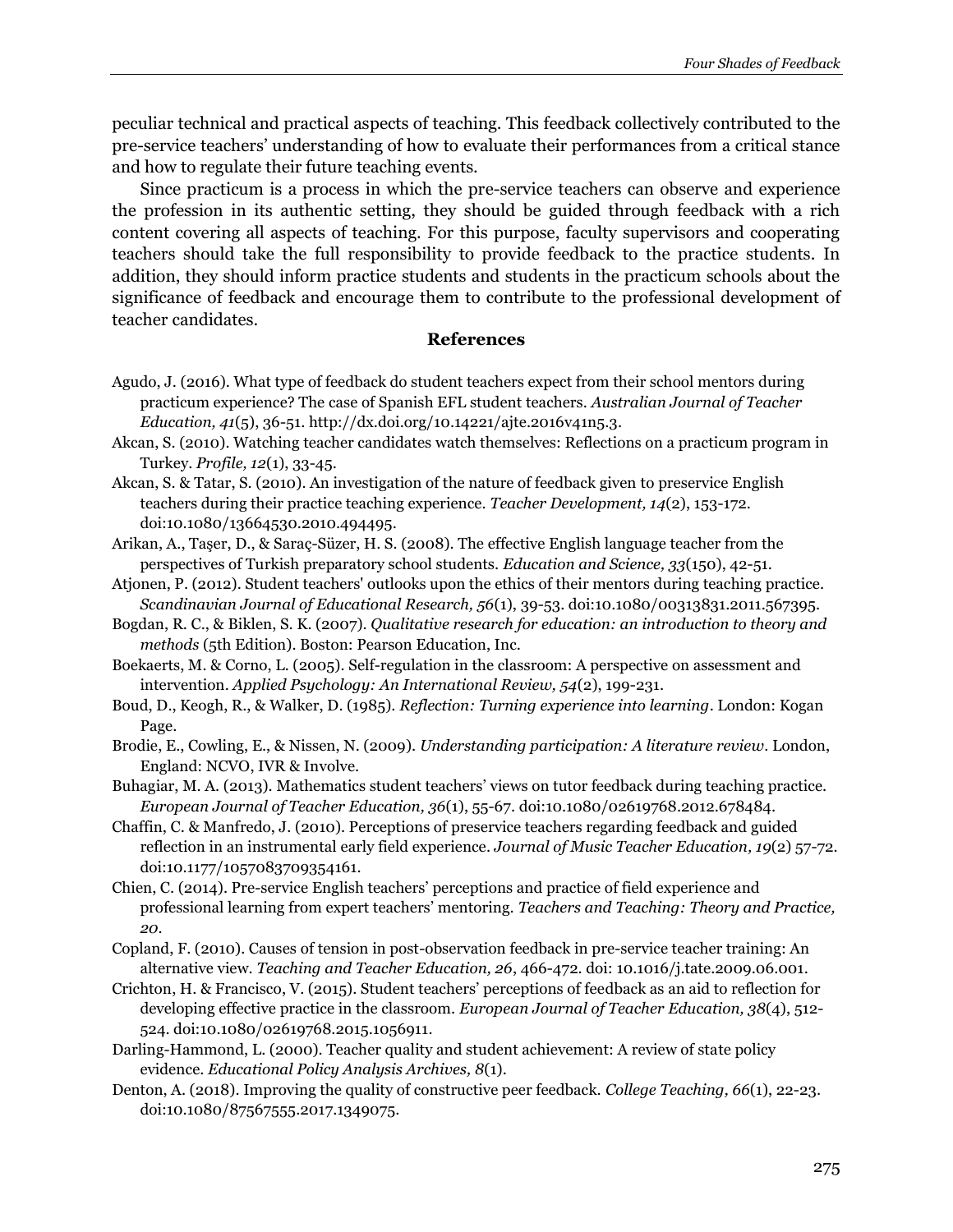- Donovan, S., Güss, D., & Naslund, D. (2015). Improving dynamic decision making through training and self-reflection. *Judgement and Decision Making, 10*(4), 284-295.
- Eröz-Tuğa, B. (2013). Reflective feedback sessions using video recordings. *ELT Journal, 67*(2), 175-183. doi:10.1093/elt/ccs081.
- Forgas, J. P., Baumeister, R. F., & Tice D. M. (2009). *Psychology of self-regulation. Cognitive, affective and motivational processes*. New York: Psychology Press Tylor & Francis Group.
- Fraile, J., Panadero, E., & Pardo, R. (2017). Co-creating rubrics: The effects on self-regulated learning, self-efficacy and performance of establishing assessment criteria with students. *Studies in Educational Evaluation, 53*, 69-76. http://dx.doi.org/10.1016/j.stueduc.2017.03.003.
- Glenn, W. J. (2006). Model versus mentor: Defining the necessary qualities of the effective cooperating teacher. *Teacher Education Quarterly 33*, 85-95.
- Grainger, P. (2015). How do pre-service teacher education students respond to assessment feedback? *Assessment & Evaluation in Higher Education*, 1-13. doi:10.1080/02602938.2015.1096322.
- Kahan, D., Sinclair, C., Saucier, L., & Nguyen Caiozzi, N. (2003). Feedback profiles of cooperating teachers supervising the same student teacher. *Physical Educator, 60*(4), 180-193.
- Kartchava, E., Gatbonton, E., Ammar, A., & Tromovich, P. (2018). Pre-service English as a second language teachers' beliefs and practices. *Language Teaching Research*, 1-30. doi:10.1177/1362168818787546.
- Kostons, D., van Gog, T. & Paas, F. (2012). Training self-assessment and task-selection skills: A cognitive approach to improving self-regulated learning. *Learning and Instruction, 22*, 1121-132. doi: 10.1016/j.learninstruc.2011.08.004.
- Lee, I. (2007). Preparing pre-service English teachers for reflective practice. *ELT Journal, 61*(4), 321-329.
- Lew, M. & Schmidt, H. (2011). Self-reflection and academic performance: Is there a relationship? *Advances in Health Sciences Education, 16*, 529-545. doi:10.1007/s10459-011-9298-z.
- Marzano, R. J., Marzano, J. S., & Pickering, D. J. (2003). *Classroom management the works: Researchbased strategies for every teacher*. Alexandria, VA: Association for supervision and curriculum development.
- McGraw, A. & Davis, R. (2017). Mentoring for pre-service teachers and the use of inquiry-oriented feedback. *International Journal of Mentoring and Coaching in Education, 6*(1), 50-63. https://doi.org/10.1108/IJMCE-03-2016-0023.
- Nicol, D. J., Macfarlane-Dick, D. (2006). Formative assessment and self-regulated learning: A model and seven principles of good feedback practice. *Studies in Higher Education, 31*(2), 199-218.
- Ong'ondo, C. & Borg, S. (2011). 'We teach plastic lessons to please them': The influence of supervision on the practice of English language student teachers in Kenya. *Language Teaching Research, 15*(4), 509- 528. doi:10.1177/1362168811412881.
- Panadero, E., Jonsson, A., & Botella, J. (2017). Effects of self-assessment on self-regulated learning and self-efficacy: Four meta-analyses. *Education Research Review, 22*, 74-98. http://dx.doi.org/10.1016/j.edurev.2017.08.004.
- Pekkanlı. I. (2011). Designing a questionnaire attempting to discover mentors´ feedback in the professionalism of the foreign language teacher candidate. *Journal of Language Teaching and Research, 2*(3), 600-604. http://dx.doi.org/10.4304/jltr.2.3.600-604.
- Pereira, D., Flores, M., Simao, A., & Barros, A. (2016). Effectiveness and relevance of feedback in Higher Education: A study of undergraduate students. *Studies in Educational Evaluation, 49*, 7-14. http://dx.doi.org/10.1016/j.stueduc.2016.03.004.
- Ramaprasad, A. (1983). On the definition of feedback. *Behavioral Science, 28*, 4-13.
- Reiman, A. J., & Johnson, L. E. (2003). Promoting teacher professional judgment. *Journal of Research in Education, 13*, 4-14.
- Rich, P. & Hannafin, M. (2008). Capturing and assessing evidence of student teacher inquiry: A case study. *Teaching and Teacher Education, 24*, 1426-1440. doi: 10.1016/j.tate.2007.11.016.